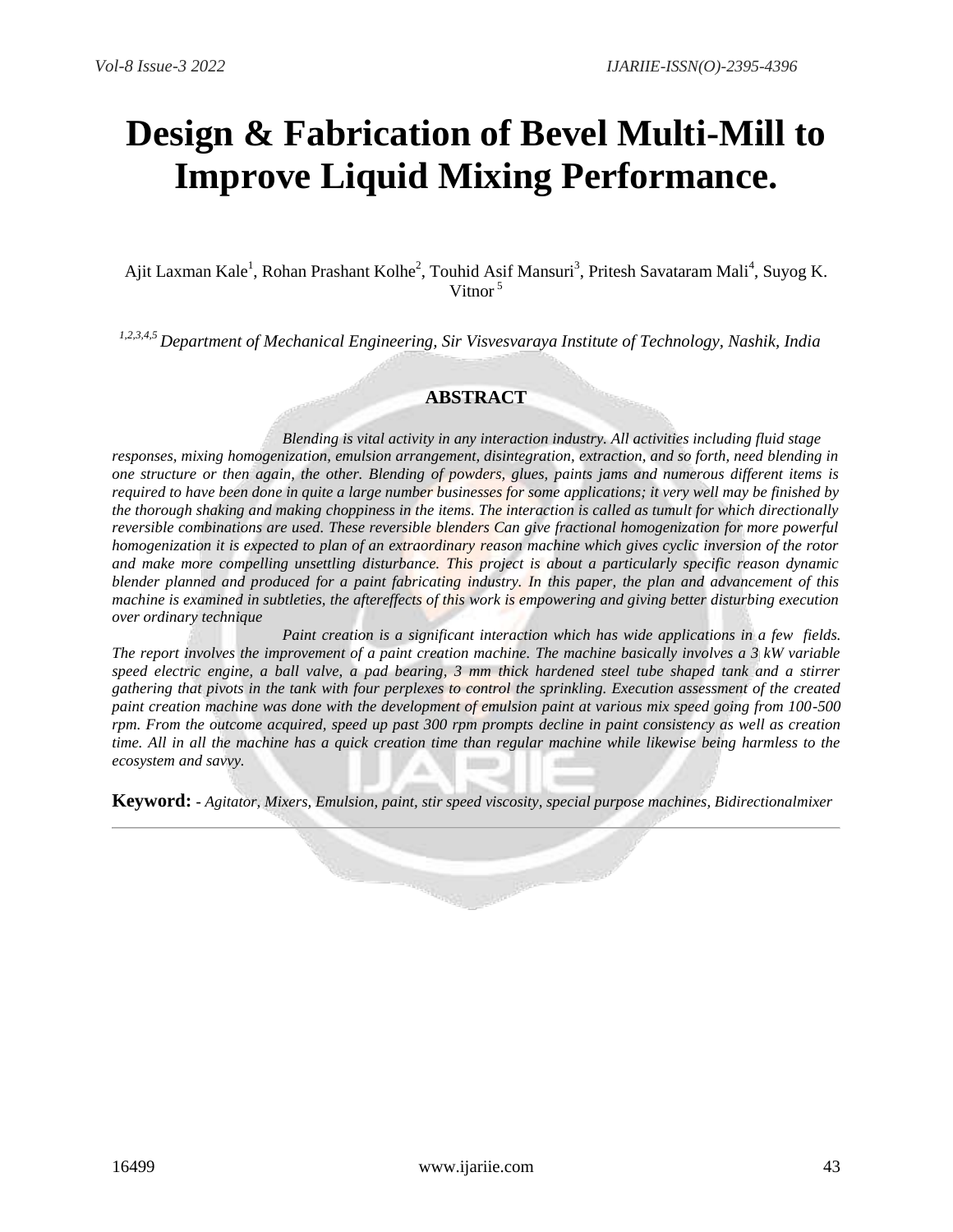## **1.INTRODUCTION**

Process industries like chemical plants, food processing plants, paint industry etc. Largely employ mechanical mixers to carry out mixing of powders, semisolid jelly fluids etc. Mixing is a process where powder or jellies are mixed together through in the form of uniform mixture where stirring is the process to mix the fluid and powder to dissolve the powder thoroughly in given mixture and form a uniform product or output. In either of above cases thorough mixing of material is desirable to give and good and uniform quality output. Mixing of powders of different material in order to form a uniform product or a powder mix is quite easy but when it is desirable to mix powder in a fluid matter specially when the density of powder is high the problem occurs due to heavy weight of particles of powder has a tendency to settle down, so we make bidirectional mixer which move opposite direction in one cycle. For that motion we using the crank and fork mechanism. Which form the turbulence in mixer and make homogeneous mixture Mixing is one of the qualities of the product.

At the heart of transforming raw ingredients into food for human consumption is the mixing operation. One of its main tasks, which other food processing steps also share, is to establish consistency. Whether a food product requires small-scale mixing by hand or high volume blending of multiple ingredients, at-home cooks and process engineers alike know the importance of proper mixing. Even with the right amount of ingredients and flavors, a great recipe will not transform into good food unless the components are well-mixed. Taste, texture, color, appearance – these are all crucial parameters intimately influenced by the mixing process. Consumers expect that the food products they patronize will be exactly the same as the one they had last. It is easy to understand that within the food industry a high level of consistency is required not just batch-to-batch but facility-to-facility. In this market, consistency is the backbone of consumer loyalty. Various types and styles of mixing equipment are utilized within the food industry. Their use and application are determined by the phases being mixed (liquid-liquid, solid-liquid, or solid-solid) as well as physical characteristics of the end product (like viscosity and density).

In reality, many mixing technologies overlap in use and function such that certain applications can actually be successfully produced by two or more types of mixing systems. In these situations, economics rule out the more costly initial investments, but differences in efficiencies must also be taken into account. Proper mixer selection is vital to process optimization.

#### **1.1. Statement of project:**

The stirrer of conventional mixer rotates in one direction only which creates a particular single flow pattern in the fluids hence the particles tend to stick to the walls of container owing to the centrifugal force rather than mixing thoroughly in mixture, ultimately results into poor quality mixture of liquid there by poor quality output of final mixed liquid. In order to have a homogeneous mixing would be appropriate to have a bi-directions of rotation of stirrer shaft which will rotate two concentric stirrer's blades in opposite directions in one cycle this will form turbulent flow pattern there by leading to creation of irregular flow pattern and resulting into thoroughly mixed liquid mixture preparation which will create the good quality liquid mixture.

#### **1.2. Objective:**

1) To reduce the power consumption during liquid mixing.

2) To maintain the accuracy in pharmaceutical production.

3) To develop automation unit, so that machine can easily be adopted in today's automated pharmaceutical plants.

4) This type of machine provides work practically at low cost, low maintenance, low capital investment in less space.

5) To perform the most rigid operation with high-speed liquid material mixing.

#### **1.3. Scope of the Project:**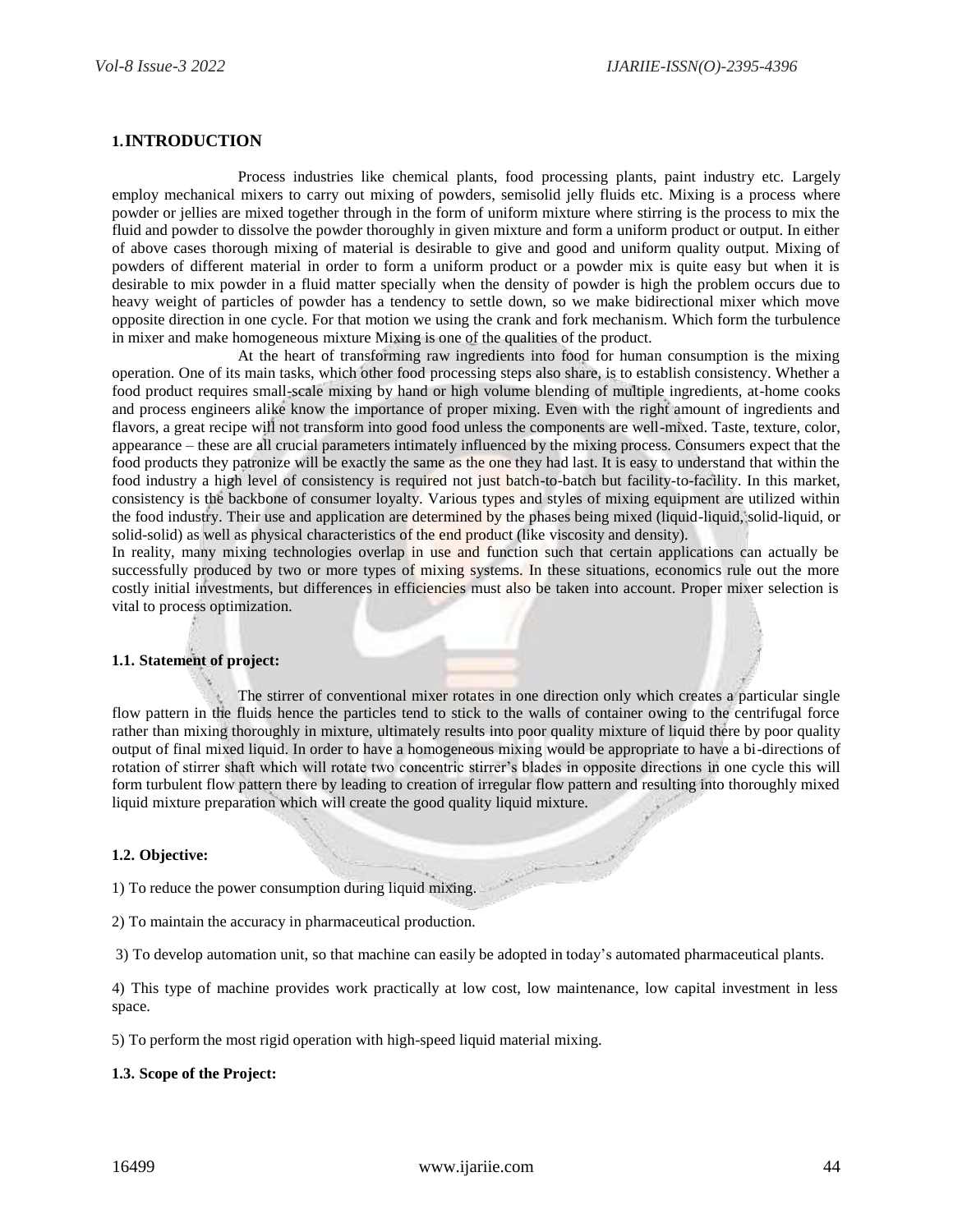To achieve homogeneous mixing of liquid, we have to make a multi-mill. This multi-mill having bi-directions of rotation of stirrer shaft which will rotate two concentric stirrer's blades in opposite directions. This multi-mill will form turbulent flow which will create the good quality liquid mixture.

## **1.4. Methodology & Process Flow Chart:**

The below flow chart shows the sequential operation/steps that will be performed during the project process. We have proposed a methodology to solve the problems. Our methodology is divided in different parts, under different titles.

The below flow chart shows the sequential operation/steps that will be performed during the project process.

Sequence of proposed methodology is as follows –

- Proposed Methodology 1 Problem Definitions
- Proposed Methodology 2 Basic Information & literature survey
- Proposed Methodology 3 Design of Components
- Proposed Methodology 4 –Selection of material & standard parts.
- Proposed Methodology 5 Manufacturing process & testing.
- Proposed Methodology 6 Cost Estimation & Report writing.



#### **1. Proposed Methodology 1: Basic Information & Literature survey.**

This project report discusses about how to use literature data  $\&$  identify the problems from field. By studying the literature of previously available system that help in maximizing the output by minimizing the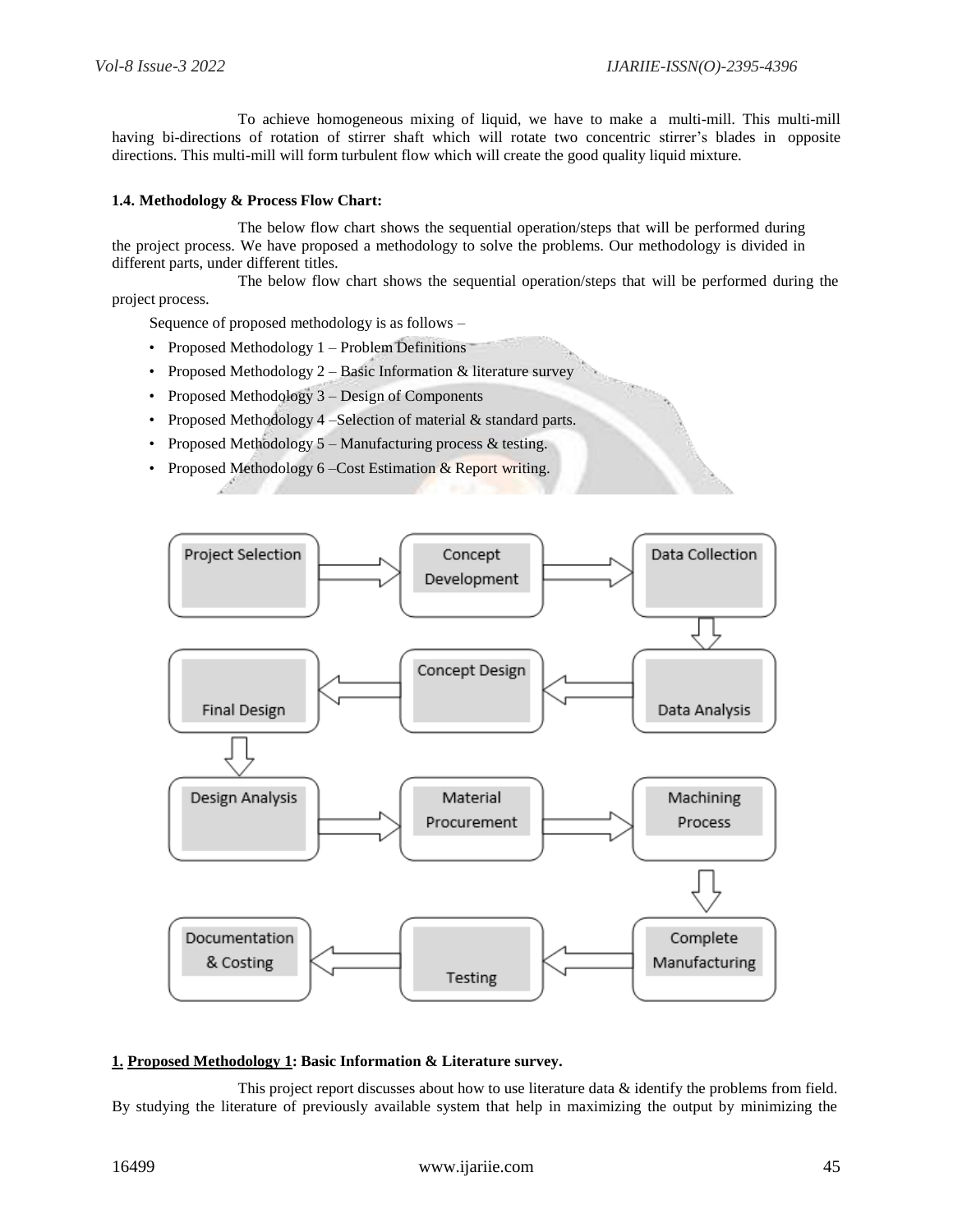effort, cost, time & money in future develop new machine.

#### **2. Proposed Methodology 2: Identify & Design of Machine Components Available in Market.**

This project work will first introduce the background of the study. Presents the design constraints that influence on the use, efficiency  $\&$  benefits their impacts on machine. After that machine parts design all different existing machine assembly units will done to make a probable machine model.

#### **3. Proposed Methodology 3: Selection of Components for Machine as per design specifications.**

We will discuss the construction & working of system components. Various resources and factors were considered for getting the information on the project: First, the requirement of the field is to identify. The specification of the material is thought according to the need. Then, the allocation of budget is taken into consideration. Different research papers were read, we visited many markets & fields. Guidance was taken from college staff regarding the initial research of project. The Resources/Consumable required are: The main components of machine are to be purchase.

# **4. Proposed Methodology 4: CAD modeling & Fabrication of Machine parts.**

This project work will start to manufacture after purchasing of required specification material  $\&$ making sample simulations which will be easy for visualization. After that manufacturing procedure of machine will be done, after this cost estimation of machine will calculate.

## **5. Proposed Methodology 5: Assembly & Testing of Machine.**

Finally, after complete manufacturing procedure, will test the working model which will satisfy probable objectives or not. After that complete working & satisfied testing will discuss advantages & applications of the machine while performing satisfied operation with complete report writing.

# **2. LITRATURE REVIEW**

Dattatraya P. Patil, Amod P. Shrotri, Vishal P. Patil & Nikhil S. Mane, done work on, Design and Development of a Special Purpose Bidirectional Mixer to Maximize Agitating Performance, according to his work, Mixing is very important operation in any process industry. All operations involving liquid phase reactions, blending homogenization, emulsion preparation, dissolution, extraction, etc., need mixing in one form or the other. Mixing of powders, pastes, paints jellies and many other products is needed to be done in many industries for many applications; it can be done by the rigorous shaking and creating turbulence in the contents. The process is called as agitation for which directionally reversible mixtures are utilized. These reversible mixers Can give partial homogenization for more effective homogenization it is needed to design of a special purpose machine which gives cyclic reversal of the rotor and create more effective agitating turbulence. This project is about such a special purpose dynamic mixer designed and developed for a paint manufacturing industry. In this paper, the design and development of this machine is discussed in details, the results of this work are encouraging and giving better agitating performance over conventional method. [1]

Ikponmwosa Iyobosa Omorusi, done work on, Design and Construction of an Electrically Operated Paint Mixing Machine, according to his work, An electrically operated paint-mixing machine was developed. The machine consisted of a mixing drum with a capacity of 30.6 L. The test was carried out by mixing 25%, 50%, and 75% of the total mixing capacity of the machine, and the time taken for the constituents to be thoroughly mixed were recorded. The mixer member (agitator) was used to mix the paint components by the use of an electric motor. For easy mixing of denser paint components i.e. paints with high viscosity, particularly oil-based (or enamel) paint, a hydraulic lift, with a travel height (distance) of about 40 cm, was introduced to move the mixing disc vertically in the upward (up to a height of 19 cm above the drum) and downward direction (up to a height of 15 cm above the bottom of the drum) to prevent clogging of the paint components while mixing. The hydraulic mechanism also allows the operator to remove the drum after mixing as well as to install the drum in place before starting the mixing operation. The machine was powered with a 0.74 hp (550 W) electric motor, which transmitted the rotary motion of the driving component through a V-belt to the driven component which was supported with two bearings. The test results obtained from the running of the machine showed that the time taken to mix thoroughly 30.6 L of paint constituents was 102 minutes. This was done to study the reliability and the time taken to accomplish the thorough mixing of the paint components. To achieve this, the volume of paint constituents (L) ranged from 10.2 L at 35 minutes to 30.6 L at 102 minutes. This finding elucidates the ability to tackle the problems of mixing paint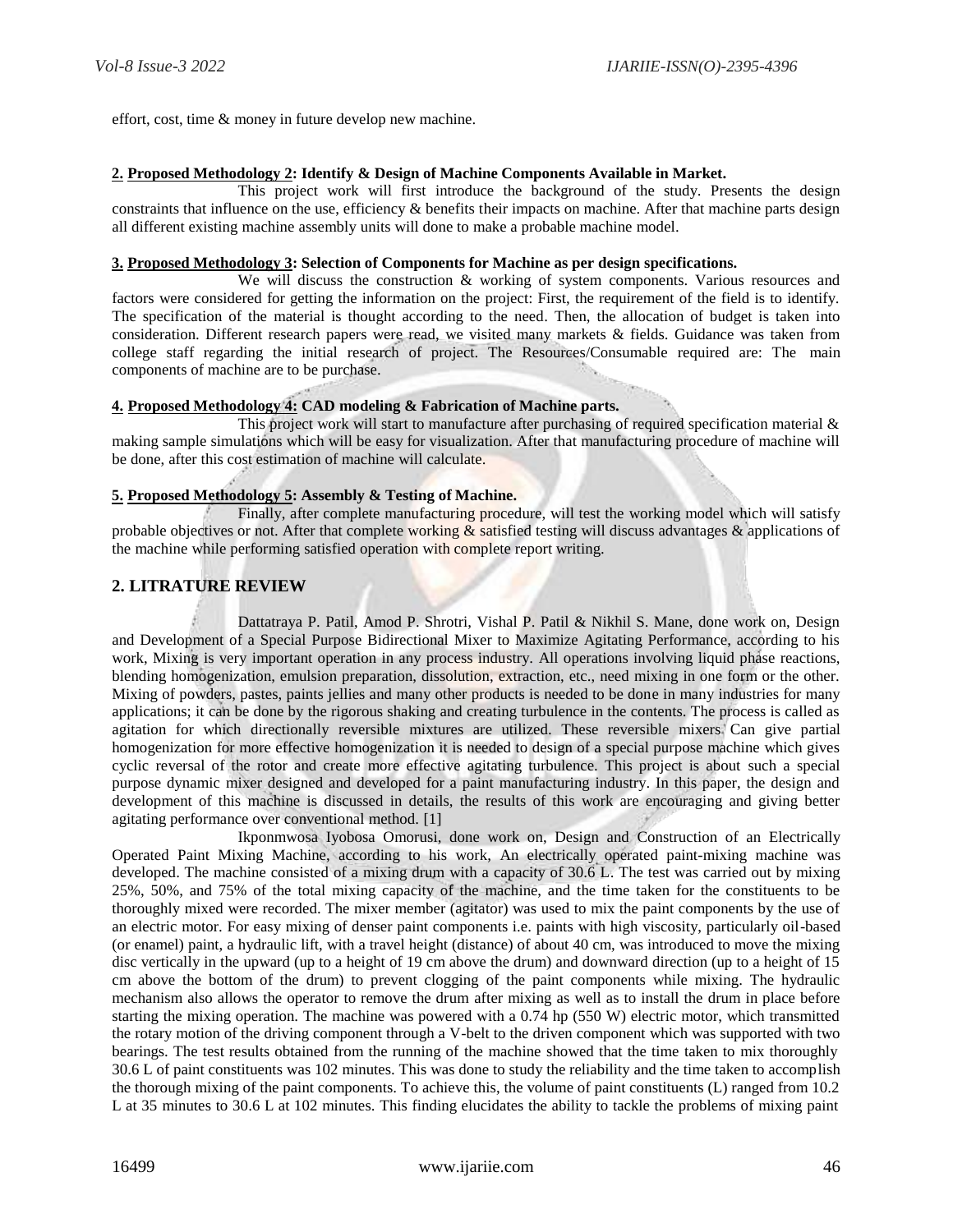locally by hand and by manually operated machines, which are not only primitive but both time and energy consuming, and as well serves as an innovation in the paint industry. [2]

Mohtasim. A. Mapkar, Prasad. A. More, Shreyans. D. Mehta, done work on, Design and Fabrication of Portable Industrial Mixer, according to his work, In mixing industry, different mixers are required for mixing at various stations, for applications having minimum process time and involves use of big tanks for mixing, it is economical to equip a mixer that facilitates transfer from one station to another than the tank. This work is aimed at achieving the required portability without compromising the process requirement and achieving economical mixing in the industry. In this work, an industrial mixer is designed to ensure hassle free mixing at various stations and portability in operation. To facilitate portability, the industrial mixer is designed with certain degrees of freedom like longitudinal/axial motion of mixer for loading and unloading, traversing ability to operate between different mixing stations, facility to adjust the impeller location from the bottom, etc. In this dissertation, different components required for the industrial mixer such as shaft, impeller, motor mount and frame were modelled using CAD software (Solid works). Stress analysis of the components was carried out using FEA software package (Solid works Simulation). [3]

Ajibola O.O, Alamuoye O.F, Omoyeni D.O., Adebayo A.O., Borisade S.G., Olotu V., Adetoye O., Adebanji S., done work on, Design and Fabrication of a Multi-Purpose Homogenizer, according to his work, The homogenizer is vital equipment in numerous production sectors such as in food processing, animal feed processing, chemical and pharmaceutical industries, waste recycling and mineral and allied industries. In this work, a multipurpose homogenizer suitable for the mixing of different materials (animal and fish feeds, coal fuel, foundry sand etc) was designed; fabricated and the performance of the machine evaluated. The relevant basic engineering principles were used in the design and construction of the homogenizer. The machine was test run and found to be suitable for solid-solid particle mixing especially for light mineral and agricultural products, and it could be used for small-scale experimentation. The results of fabrication, test run and assessment of mixing efficiency are under consideration for publication in other report elsewhere. Further research could improve and reduce the common errors to the minimum allowable limit.[4]

Daniyan Ilesanmi Afolabi and Cookey-Gam Richard Senibo, done work on, Development of a Paint Mixing Machine, according to his work, Paint production is an important process which has wide applications in several fields. The report entails the development of a paint production machine. The machine essentially comprises of a 3-kW variable speed electric motor, a ball valve, a pillow bearing, 3 mm thick stainless steel cylindrical tank and a stirrer assembly that rotates in the tank with four baffles to control the splashing. Performance evaluation of the developed paint production machine was carried out with the production of emulsion paint at different stir speed ranging from 100-500 rpm. From the result obtained, increase in stir speed beyond 300 rpm leads to decrease in paint viscosity as well as production time. In conclusion the machine has a fast production time than conventional machine while also being environmentally friendly and cost effective. In conclusion, design and fabrication of a paint mixing machine with a capacity of 100 litres was achieved, performance evaluation was carried out on the machine by the production of emulsion paint and it was observed that the machine had a faster production time than conventional machine while also being environmentally friendly and cost effective. [5]

A. S. Adekunle, P. O. Omoniyi, S. E. Ibitoye, E. C. Ogbonna, G. A. Akoh, done work on, Development and Performance Evaluation of Portable Liquid Soap Making Machine for Small and Medium Scale Industry, according to his work, The project work entails design, fabrication and testing of a 15 litres semi-automatic liquid soap making machine for small and medium scale industry using cold process method. A survey carried out on conventional method (the local method) showed that the conventional method consumes time, energy, has low output and efficiency and is hazardous to health. The fabricated machine consists of four major components which are gear mechanism, four cylindrical chambers, agitators (impellers) and an electric motor. After evaluating its performance, the machine produced had a mixing and time efficiency of 93% and 92.2% respectively as compared to the conventional method which had a mixing and time efficiency of 81.7% and 36.7% respectively. Results obtained from the performance evaluation indicated that the machine saves time and energy, reduces material wastage, reduces hazards and hence; is far more efficient than the conventional method.[6]

Ogedengbe, done work on, Development and Performance Evaluation of a Liquid Soap Production Machine for Local Soap Industry in Nigeria, according to his work, A liquid Soap production Machine was developed and evaluated to facilitate local production of liquid soap in Nigeria. A Preliminary study of the liquid soap production process was carried out within the local soap industry to collect necessary information and establish the appropriate production procedure. This was translated into the design concept of the machine. Detailed design of the components of the machine was done followed by its fabrication. The developed machine which was powered by a 1 Hp (0.746 kW) variable speed electric motor comprises a main mixer, two pre mixers, machine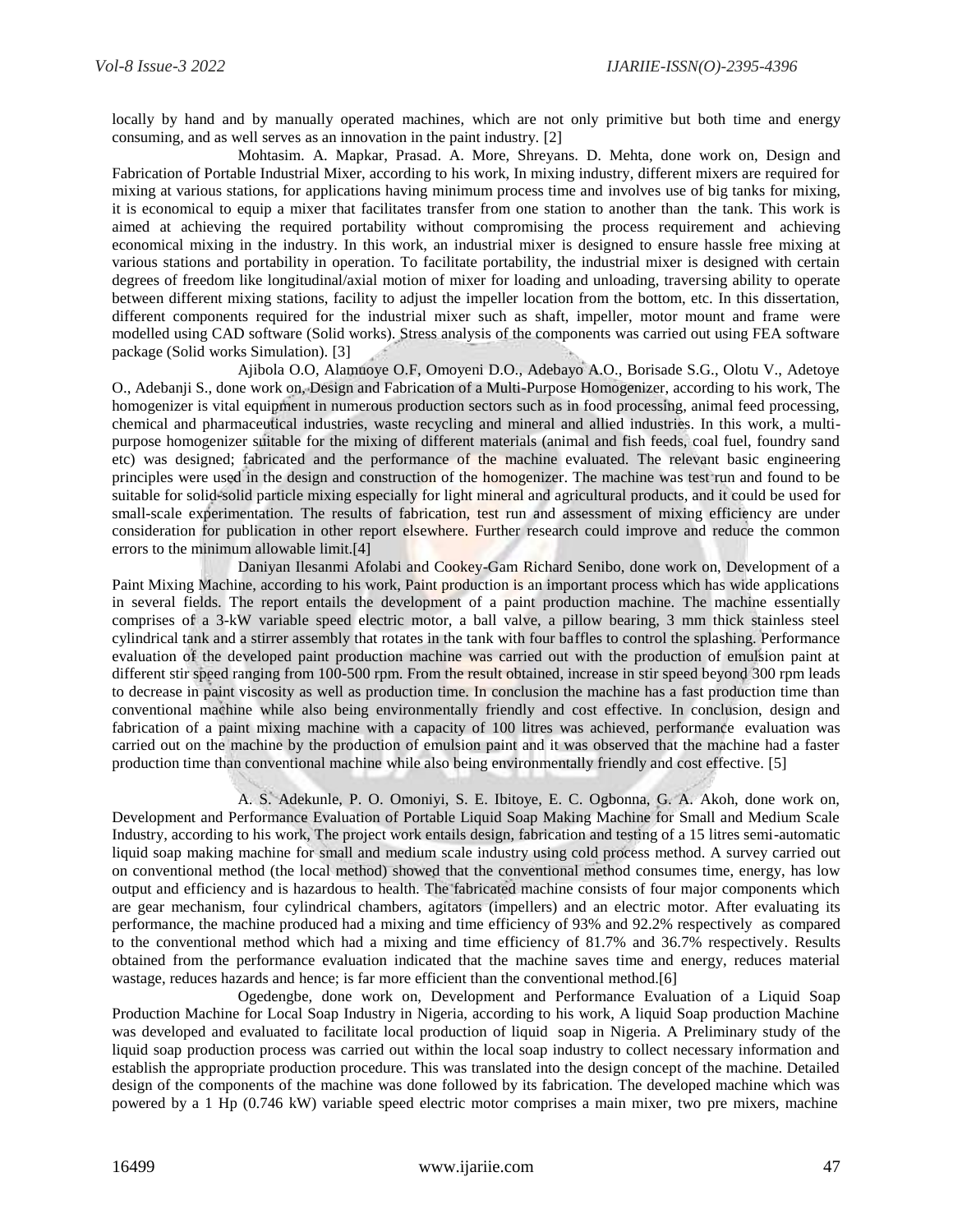frame, V-belt drive and geared drive systems. All materials used in the fabrication of the machine were sourced locally. Result of machine evaluation revealed that the machine run smoothly in operation. Also, it was established that drudgery and fatigue associated with local production of liquid soap had been substantially reduced according to the responses from the users of the developed machine. The viscosity and turbidity of the liquid soap produced using the developed machine was found to be higher than that of the manually produced one while its viscosity was found satisfactorily at par with that of the liquid soap produced using one of the commercially available mixing machines (MMs). However, the cost of production of the machine developed herein and its subsequent maintenance cost is cheaper than that of the MMs.[7]

#### **2.1. Planetary Mixer & Multimill:**

Industrial Mixers, Multimill and Blenders are used to mix or blend a wide range of materials used in different industries including the food, chemical, pharmaceutical, plastic and mineral industries. They are mainly used to mix different materials using different types of blades to make a good quality homogeneous mixture. Included are dry blending devices, paste mixing designs for high viscosity products and high shear models for emulsification, particle size reduction and homogenization. Industrial mixers range from laboratory to production line scale, including Ribbon Blender, V Blender, Cone Screw Blender, Screw blender, Double Cone Blender, Double Planetary Viscosity Mixer, Counter-rotating, Double & Triple Shaft, Vacuum Mixer, Planetary Disperser, High Shear Rotor Stator and Dispersion Mixers, Paddle, Jet Mixer, Mobile Mixers and Drum Blenders. Mixing fulfils many objectives beyond simple combination of raw ingredients. These include preparing fine emulsions, reducing particle size, carrying out chemical reactions, manipulating theology, dissolving components, facilitating heat transfer, etc. So even within a single pharmaceutical product line, it is not common to employ a number of different style mixers to process raw ingredients, handle intermediates and prepare the finished product.

A planetary gear system will not assemble unless the number of teeth for each gear is selected properly. Once the design requirements are specified, the remaining parameters must be calculated to create a working configuration. Let's say the desired gear ratio is 5:1. This means the sun gear must make 5 revolutions for each revolution of the output carrier (Note: this assumes that the sun gear is the input, the planet gears drive the output carrier, and the ring gear is stationary. Other configurations are possible depending on the application). One more design requirement must be specified to do the remaining calculations. Plugging in the known values, we get solving for Nr, we find that the required number of teeth on the ring gear is 96. We can now begin to solve for the number of teeth on the planet gear: Np: Number of teeth on the planet gear(s) Plugging in the known values, we get Solving for Np, we find that the required number of teeth on the planet gear is 36. This is independent of how many planet gears are used. Note that the pitch of the gears is not specified. These equations hold true regardless of the pitch, but a pitch will ultimately need to be selected when designing a planetary gear system. Either the pitch itself will be a design requirement, or size limitations will be a factor, and the pitch can be selected accordingly.

A planetary gear system, also referred to as Epicyclic gearing, consists of three elements – a sun gear, one or more planet gears, and a ring gear. The sun gear is located at the center, and transmits torque to the planet gears that orbit around it. Both are located inside the ring gear. The tooth formation of the sun and planet gears is external, while the ring gear is internal. Planetary gear systems can vary greatly in size and configuration to produce a broad range of speed ratios and meet various design requirements. They are used in many different applications such as clocks, lunar calendars, car mirrors, toys, gear head motors and turbine engines.

![](_page_5_Picture_7.jpeg)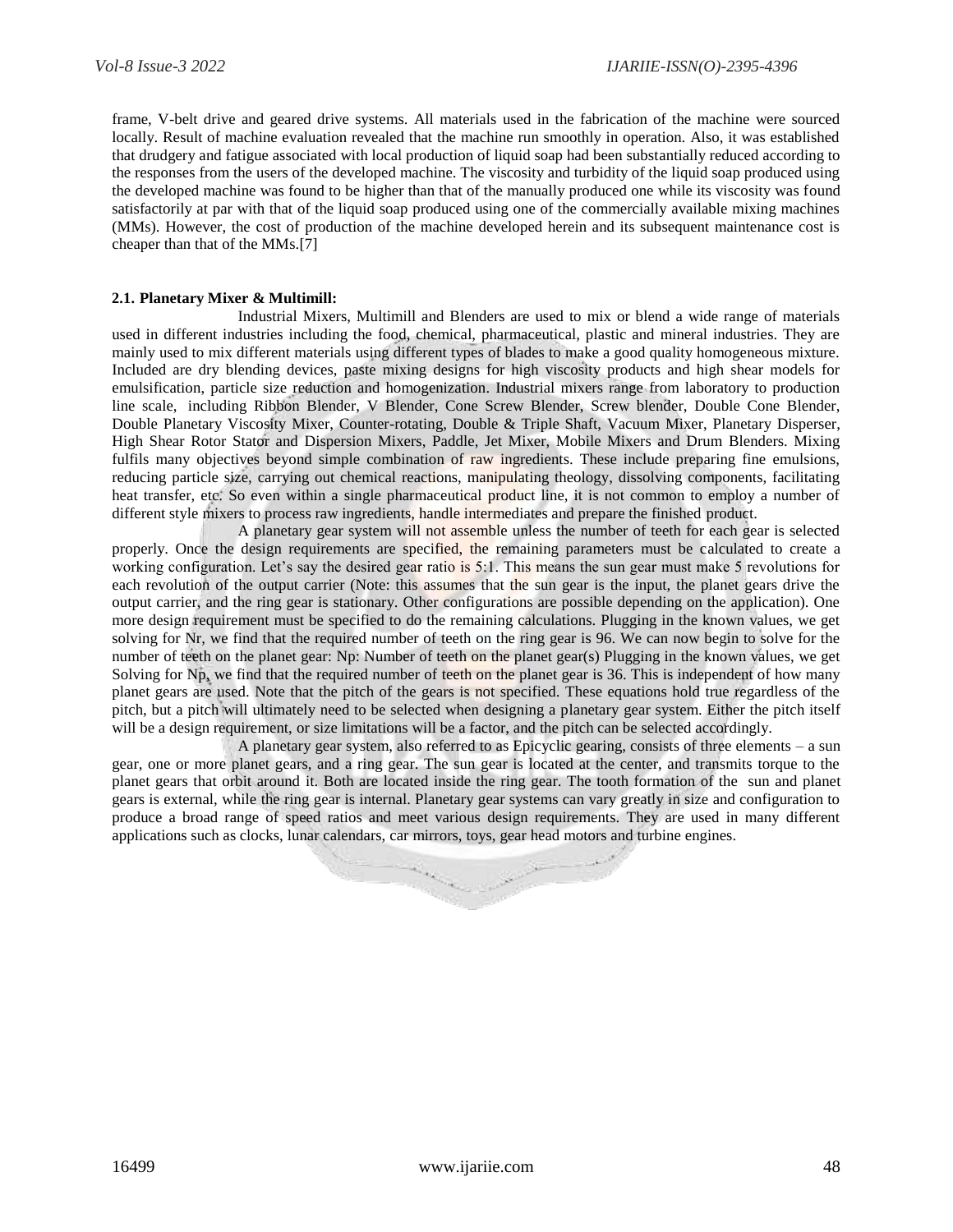![](_page_6_Figure_2.jpeg)

**Fig.2.1.** 2D view of Planetary Gear.

**Multi Mill** is used for high-speed Granulating, Pulverizing, Mixing, Shredding and Chopping etc. of a wide range of wet and dry materials without special attachments. As compared to the four-common principal of reduction, i.e. grinding, compression, impact and shearing, which do not produce controlled size machine utilizes the principle of variable force swing hammer blades having both knife and impact edges rotating reduction, this with a carefully selected screen to control size reduction. The Lab Multi Mill is used in laboratories for research and development due to which it is also known as R&D Multi Mill. It is also known by the names Mini Multi Mill, Small Multi Mill and Compact Multi Mill due to its small and compact size.

Flow path of material in vertical rotor machine is streamlined. During Comminuting, material entering the chamber travels to the periphery and passes through the screen tangentially and radially avoiding chocking and temperature rise. The [multi mill](https://www.syrupmanufacturingplant.com/multi-mill.html) is most suitable for dry pulverization of lumps to small particles to small particles of the desired size by high shear action. The compact multi mill offers a high degree of automation, safety, and stable performance. The unbeatable range of R&D multi mill is a very affordable and mobile tool for dry and wet granulation as well as pulverizing, mixing shredding, and chopping. A unique feature of this machine is that a wide range of wet and dry drug materials can be added to this industrial machine without the need for special attachments. It is a very elegant, compact, and proven design model and can be used with less electric power.

#### **Special features:**

- Machine portable on castor wheels
- High output with process uniformity
- Direction of the blade rotation can be change using a reversing switch for hammer or knife operation
- Multiple combinations of Screens/ Speeds/ Number of Blades
- Direction of blade rotation for every product type
- High Screen opening area for Higher Throughput
- Easy dismantling and cleaning of all components reducing

# **3. CONSTRUCTION**

Components are used for manufacturing the mixer are: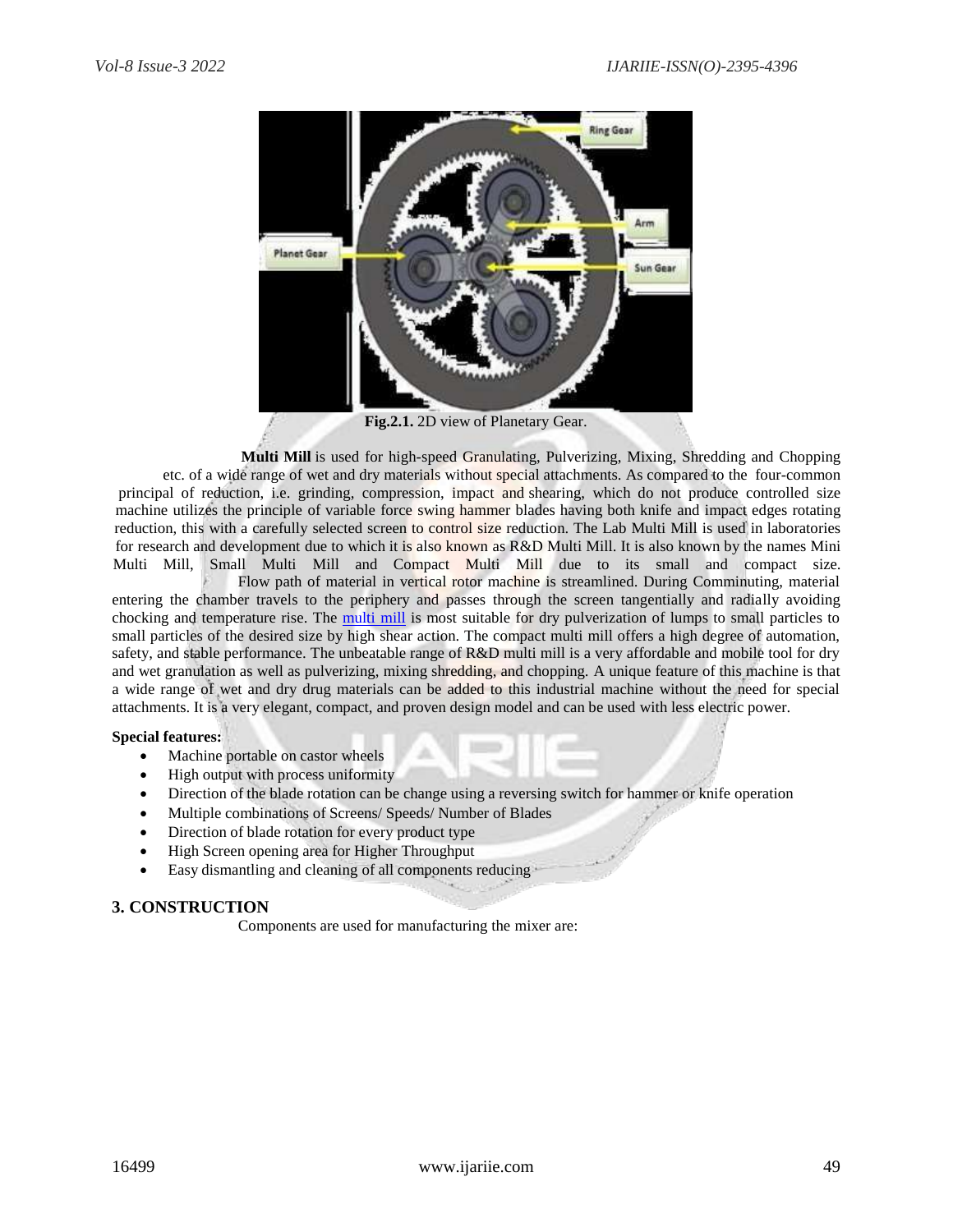| SR. NO. | <b>COMPONENTS</b>                   | <b>QUANTITY</b> |
|---------|-------------------------------------|-----------------|
| 1.      | Geared motor 12 Volt supply, 60RPM. | 1               |
| 2.      | Pedestal bearing                    | 3               |
| 3.      | Shaft                               | $\overline{2}$  |
| 4.      | Washer                              | 6               |
| 5.      | Nut and Bolt                        | 6               |
| 6.      | Transformer 12 Volt                 | 1               |
| 7.      | Frame Structure                     | 1               |
| 8.      | Rotor Blade/stirrer                 | 2               |
| 9.      | V-Belt                              | 1               |
| 10.     | Pulley                              | $\overline{2}$  |
| 11.     | Bevel gear                          | 3               |
| 12.     | Drum                                | 1               |

#### **Table.3.1.** Material Requirement.

# **4. WORKING**

A chemical mixer is being designed which consist of a container impeller blades, electrical motor, pair of pulleys, pedestal bearings and drive shafts. We are using the container made up of PVC; it is placed at about 6inches from ground, so that it is easy to pour the material for the workers preparing the chemical solution. The motor is placed vertically in order to mount the pulley and belt assembly on the motor shaft. This machine is designed to mix the cleaning solution used for cleaning the floors. In electrically powered system an electrical motor is used to run the motor shaft. As the motor shaft rotates, the pulley mounted on motor shaft also rotates. The power transmission will be takes place from motor to impeller shaft. As the impeller shaft rotates the impeller blades also rotate along the direction. And hence the mixing of chemical ingredients is obtained. The speed of the electrical motor is controlled using speed regulator. The 3d model of chemical mixer is as shown in fig 4.1.

S.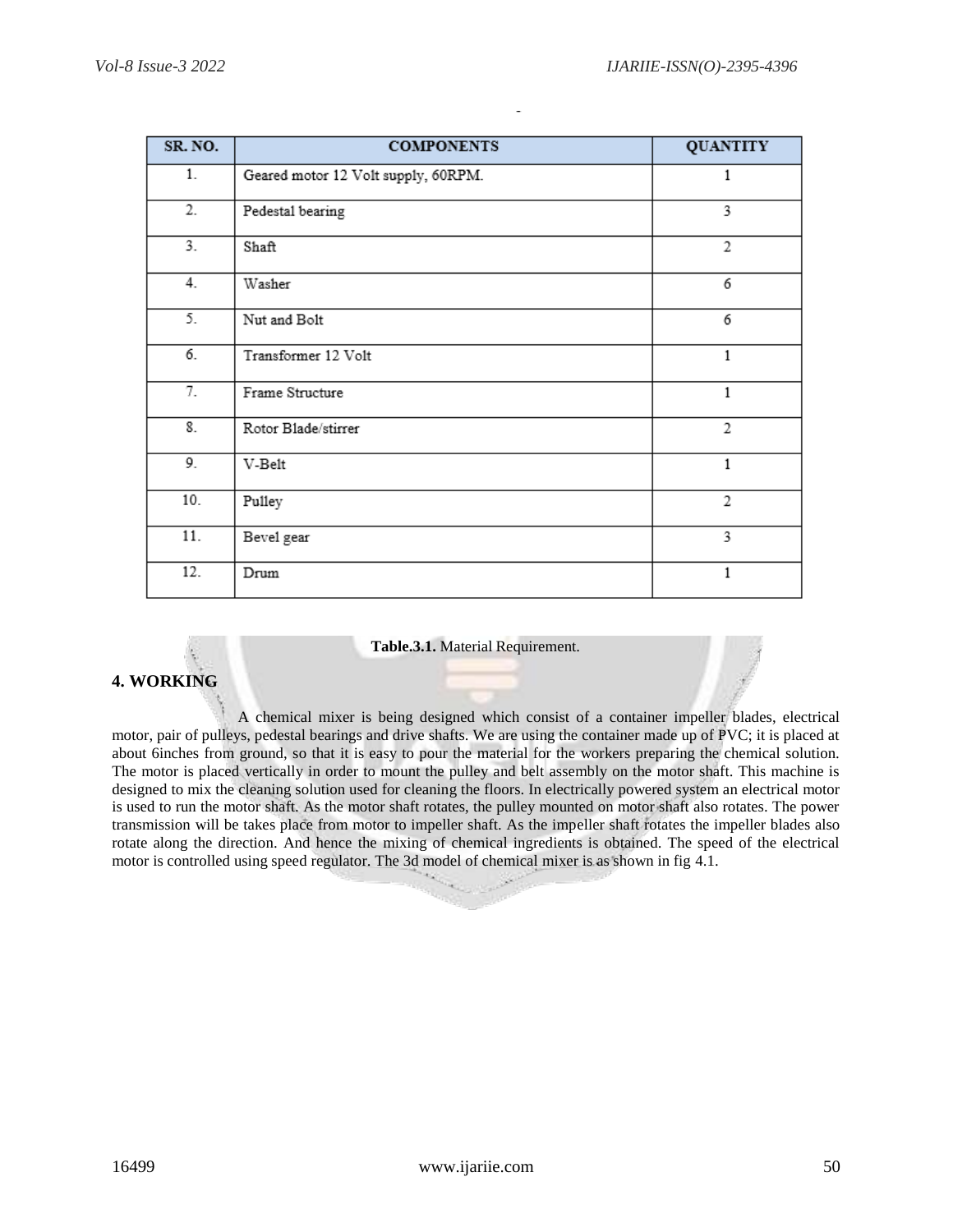![](_page_8_Picture_2.jpeg)

**Fig.4.1.** Proposed Model of Bevel Multi mill.

# **5.DESIGN**

# **DESIGN CALCULATION**

Design consists of application of scientific principles, technical information and imagination for development of new or improvised machine or mechanism to perform a specific function with maximum economy and efficiency. Hence a careful design approach has to be adopted. The total design work has been split up into two parts;

#### **SYSTEM DESIGN**

System design mainly concerns with various physical constrains, deciding basic working principle, space requirements, arrangements of various components etc. Following parameters are looked upon in system design. Selection of system based on physical constraints. The mechanical design has direct norms with the system design hence system is designed such that distinctions and dimensions thus obtained in mechanical design can be well fitted in to it. Arrangement of various components made simple to utilize every possible space. Ease of maintenance and servicing achieved by means of simplified layout that enables quick decision assembly of components Scope of future improvement.

#### **MECHANICAL DESIGN**

In mechanical design the components are listed down and stored on the basis of their procurement in two categories,

#### **Design parts & Parts to be purchased**.

For designed parts detailed design is done and dimensions there obtained are compared to next dimensions which are already available in market. This simplifies the assembly as well as the post production and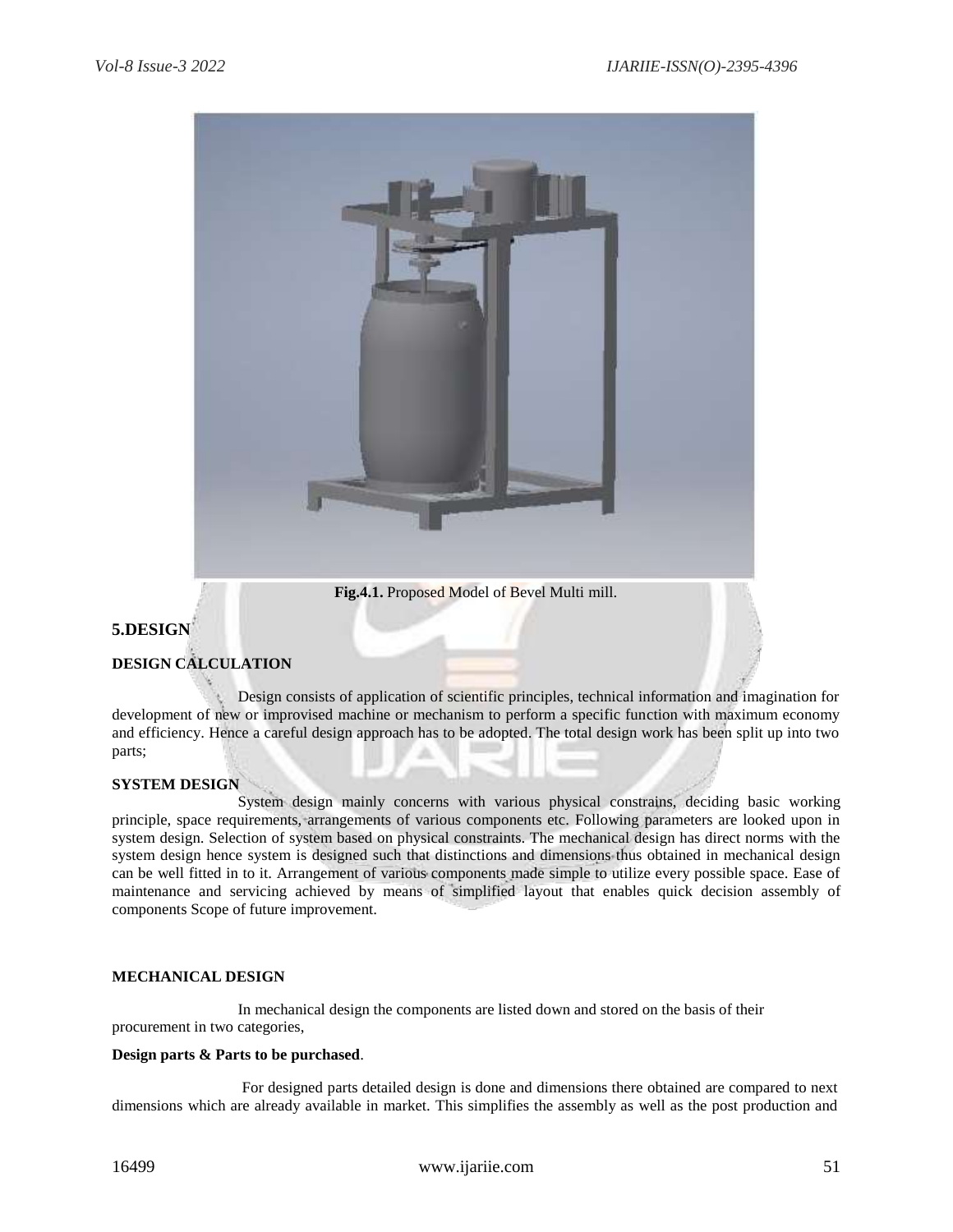maintenance work. The various tolerances on work are specified. The process charts are prepared and passed to manufacturing stage. The parts to be purchased directly are selected from various catalogues and are specified so as to have case of procurement In mechanical designed at the first stage selection of appropriate material for the part to be designed for specific application is done. This selection is based on standard catalogues or data books;

#### E.g.:- (PSG DESIGN DATA BOOKS) (SKF BEARING CATALOGUE) etc.

#### **5.1. Motor selection:**

Thus, selecting a motor of the following specifications

- **DC motor**
- **Power = 50 watt**
- **Speed= 60 rpm**

#### **Motor Torque**

 $P = 2 \Pi N T$ **60**  $T = 60 \times 50$  $-2 \frac{\text{H} \times 60}{\text{H}}$ 

$$
T = 7.96N \cdot m
$$

Power is transmitted from the motor shaft to the input shaft by means of an open belt drive,

Motor pulley diameter = 20 mm IP  $\_$  shaft pulley diameter  $= 60$  mm Reduction ratio  $= 3$ IP shaft speed  $= 60/3 = 20$  rpm Torque at IP rear shaft = 3 x 7.96= **23.88 Nm**

#### **5.2. Design of belt Drive:**

Motor pulley diameter  $\mathbf{d} = 20$  mm IP  $\Delta$  shaft pulley diameter **D** = 60 mm Coefficient of friction  $= 0.23$ Let. Thickness of belt  $= 5$  mm Width of belt  $= 6$  mm Mass of belt per unit length is given by;  $p$ = density of belt material = 950 kg/m<sup>3</sup> **m**= 0.0285 kg/m **Velocity of belt is given by;**  $V=\frac{\Pi(d+1)n}{60 X 1000}$  $V=$ 60 X 1000 **V= 0.078 m/s Linear velocity To find out tension in the belt is; P=** 1000  $(F1 - F2)$  X 0.078 50 *X*  $10^{-3}$  = 1000

#### **= 636.619 N----------------------------------------------------(1)**

Center distance between two pullies of motor &pullies output **C**=**200mm.**

 $\alpha = \sin^{-1}\frac{D-d}{2}$  $2c$  $\alpha = \sin^{-1} \frac{(60 - 20)}{2}$  $2 X 200$  $\alpha = 5.739^{\circ}$  (In Degrees)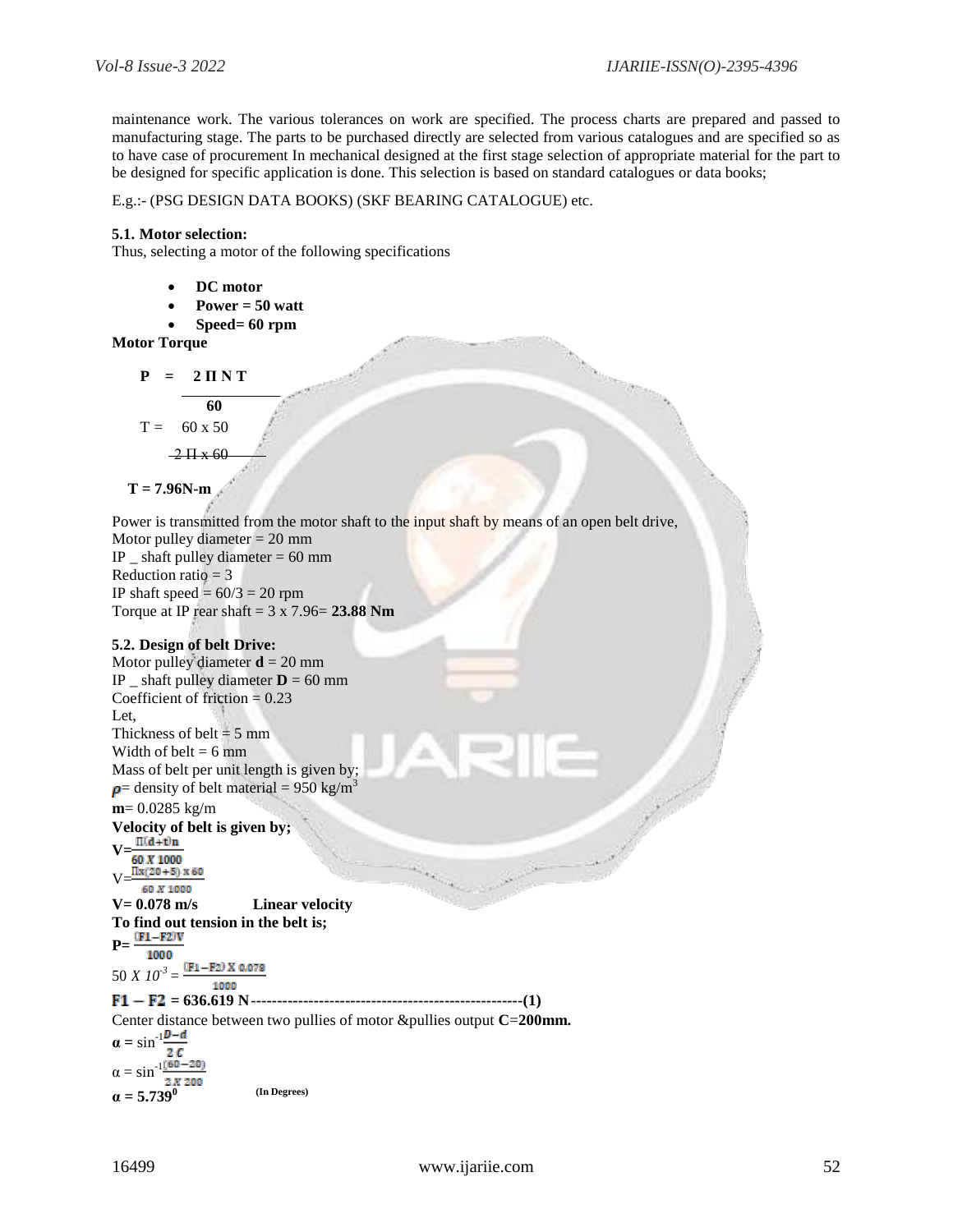![](_page_10_Figure_2.jpeg)

As shaft dia.  $-$  is 20mm so we have selection a pedestal bearing having shaft outer dia.  $-$ 20mm.In selection of ball bearing the main governing factor is the system design of the drive i.e.; the size of the ball bearing is of major importance; hence we shall first select an appropriate ball bearing. Taking into consideration convenience of mounting of ball bearing. As shaft diameter is 20mm to it &selected a pedestal ball bearing having shaft outer dia-20mm ball bearing to support the shaft of 20mm.

Total Axial load on bearings are  $=$  Weight of Blade  $+$  weight of shaft.

#### $\text{Assume} = 30 \text{ N}$

Axial load on each bearings  $\mathbf{Fa} = 30/3$ **= 10 N.** Equivalent dynamic load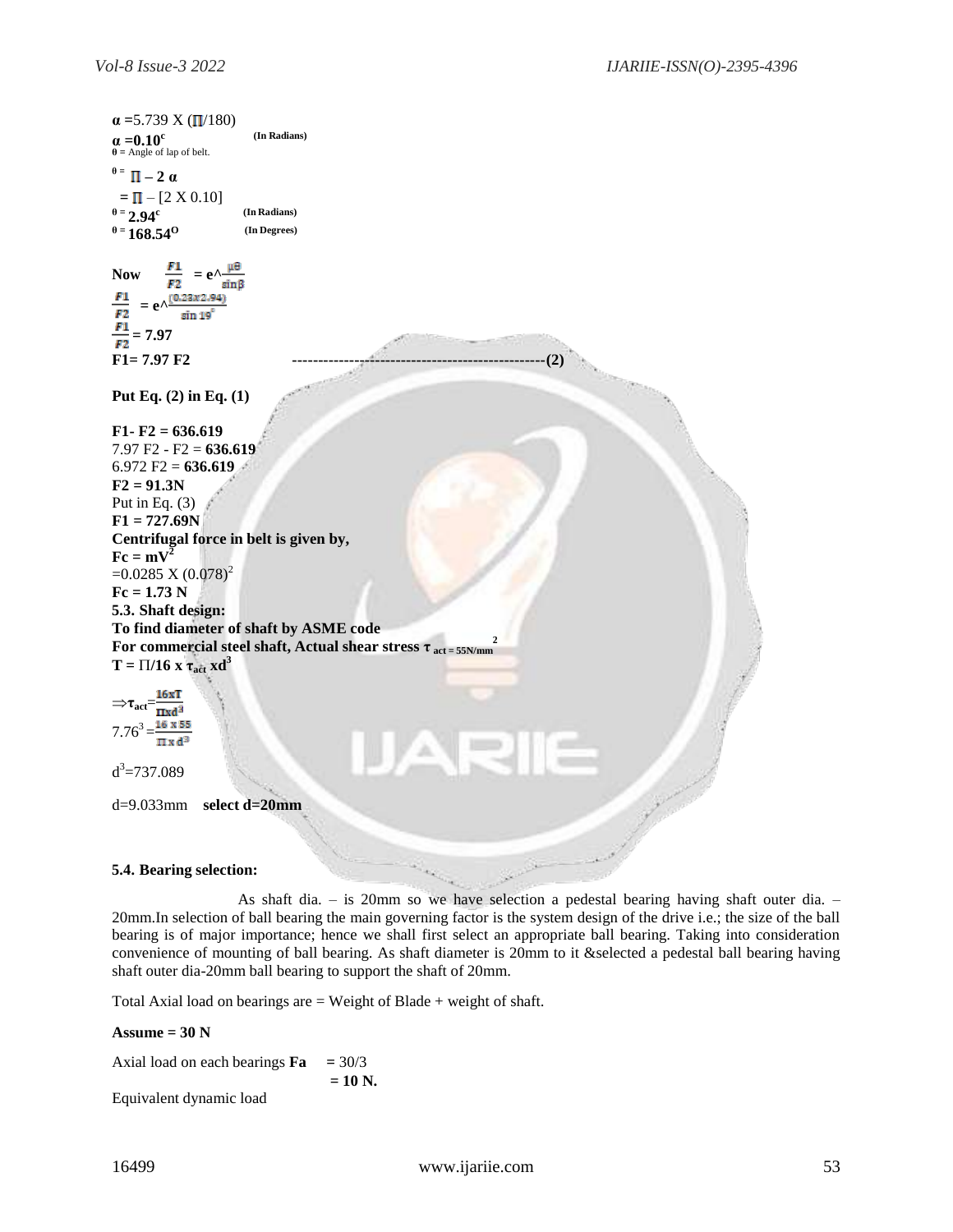```
Pe = V.Fa.Ka= 1 X 10 X 1.5Pe = 15 Nbearing life is,
L^{10} =L<sub>h10</sub> from graph 4.6 PSG Design data book for 16000 rpm maximum speed of ball bearing is 315000 Hours.
L^{10} =106
L
10
= 8127 millions of revolutions.
L^{10} =C = (L10)^{(\frac{10}{3})} X Pe
C = (8127)^{(0.3)} X 15
C = 148.92 kN.
PSG Design data book P.No. 4.13.
5.5. Modification of differential gearbox system:
No teeth on gear Zg = 20No teeth on pinion Zp=12
Material of gear & pinion both are C40.
Sup =580 N/mm^2Sug = 580 N/mm^2Given Data:
Power P = 50Watt.
Np= 60 rpm
BHM=350
Factor of safety =1.5Beam strength (δb)
6bp = \frac{sup}{3} = \frac{580}{3} = 193.33 \text{ N}/mm^2z = \pm 0S.
6\text{bg} = \frac{\text{gug}}{\text{a}} = \frac{580}{\text{a}} = 193.33 \text{ N/mm}^2
```
**Pitch cone angle (δ)**

 $tanδp = \frac{zp}{zg}$   $= \frac{12}{20}$  = 0.6

 $\delta p = \tan^{-1} (0.6)$ 

 $δp=30.96<sup>0</sup>$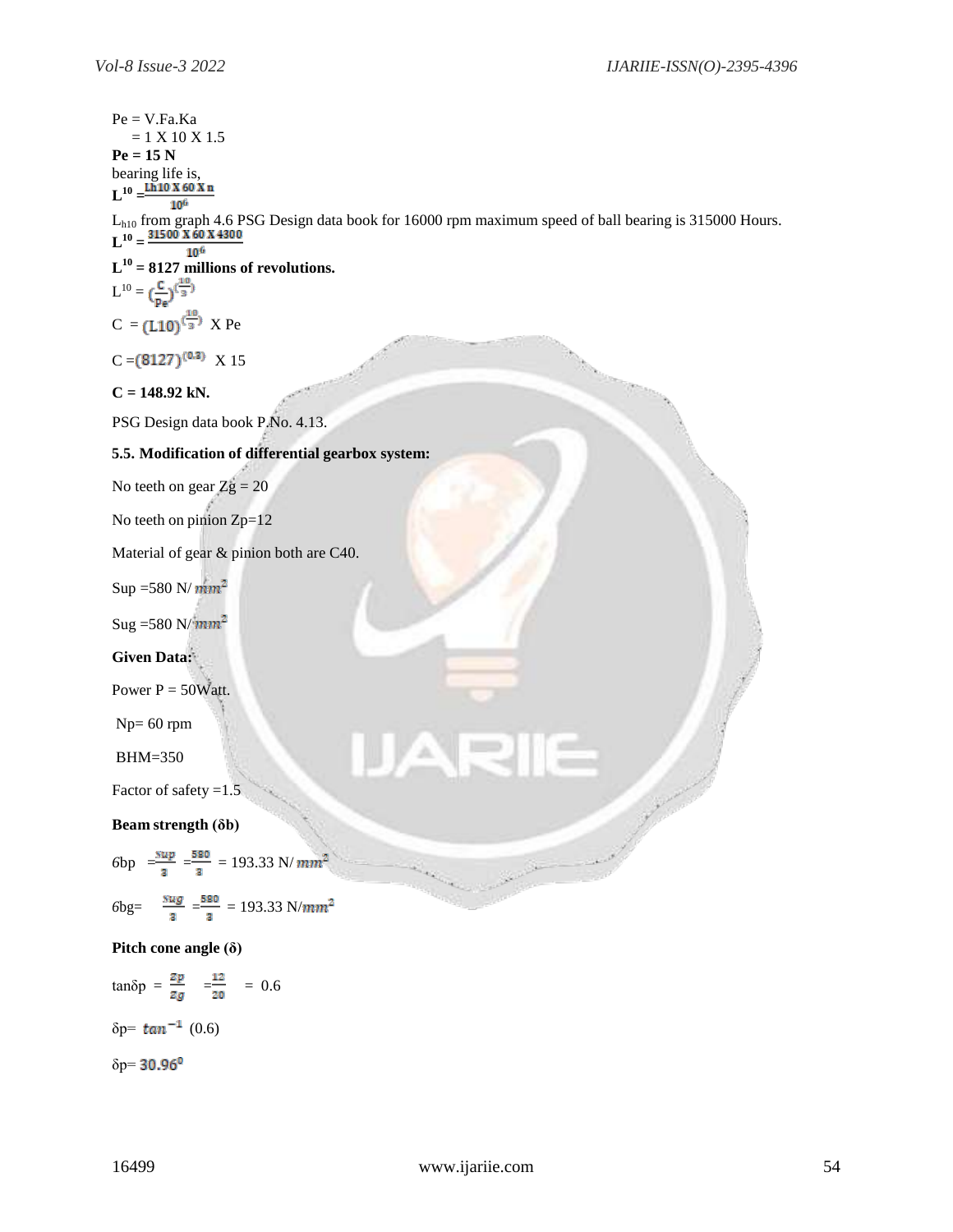$$
\tan \delta g = \frac{zg}{zp} = \frac{z_0}{12} = 1.66
$$
  
 
$$
\delta g = \tan^{-1} (1.66)
$$

 $\delta$ g = 59.03<sup>0</sup>

**Virtual/fermentative /equivalent no. of teeth on gears,**

 $\sim 10^{10}$ 

$$
Z'p = \frac{zp}{\cos\gamma} = \frac{12}{\cos 30.96^0} = 13.99
$$
  

$$
Z'g = \frac{zg}{\cos\gamma} = \frac{20}{\cos 59.03^0} = 38.86
$$

**Assuming full depth involution system,**

Y'p=0.484 - 
$$
\frac{2.87}{zrp}
$$
=0.484 -  $\frac{2.87}{13.99}$  = 0.278  
Y'g=0.484 -  $\frac{2.87}{zrg}$ =0.484 -  $\frac{2.87}{38.86}$  = 0.410

Now,  $\pmb{\delta_{bp}}$  . Y'p = 30.96×0.278 = 8.6068 N/  $_{mm^2}$  $\delta_{bg}$  . Y'g = 59.03  $\times$  0.410 = 24.210 N/mm²

As 
$$
\delta_{bp}
$$
. Y'p =  $\delta_{bg}$ . Y'g

Same behavior of both gear & pinion Is in bending. Hence, it is necessary to design the pinion for bending.

$$
dp = mzp = 12 \text{ m}
$$
dia. Of pinion.  

$$
dg = mzg = 20 \text{ m}
$$
dia. Of gear.

**Pitch cone distance ( A<sup>o</sup> )**

$$
\text{Ao} = \sqrt{\left(\frac{dp}{2}\right)^2 + \left(\frac{dg}{2}\right)^2} = \sqrt{\left(\frac{18m}{2}\right)^2 + \left(\frac{18m}{2}\right)^2}
$$
\n
$$
\text{Ao} = 12.727 \text{m}
$$

## **Face width of bevel gear (B) in mm**

 $B = \frac{A\omega}{\omega}$  or 10m } whichever is smaller. or 10m

=6.36m or 10m whichever is smaller.

#### B=6.36m

## **Bending force (Fb)**

Fb=bp .b .m.Yp  $[1 - \frac{b}{A0}]$ 

=193.33×6.36 $m \times m \times 0.278 \times [1 - \frac{6.36m}{12.727m}]$ 

Service Service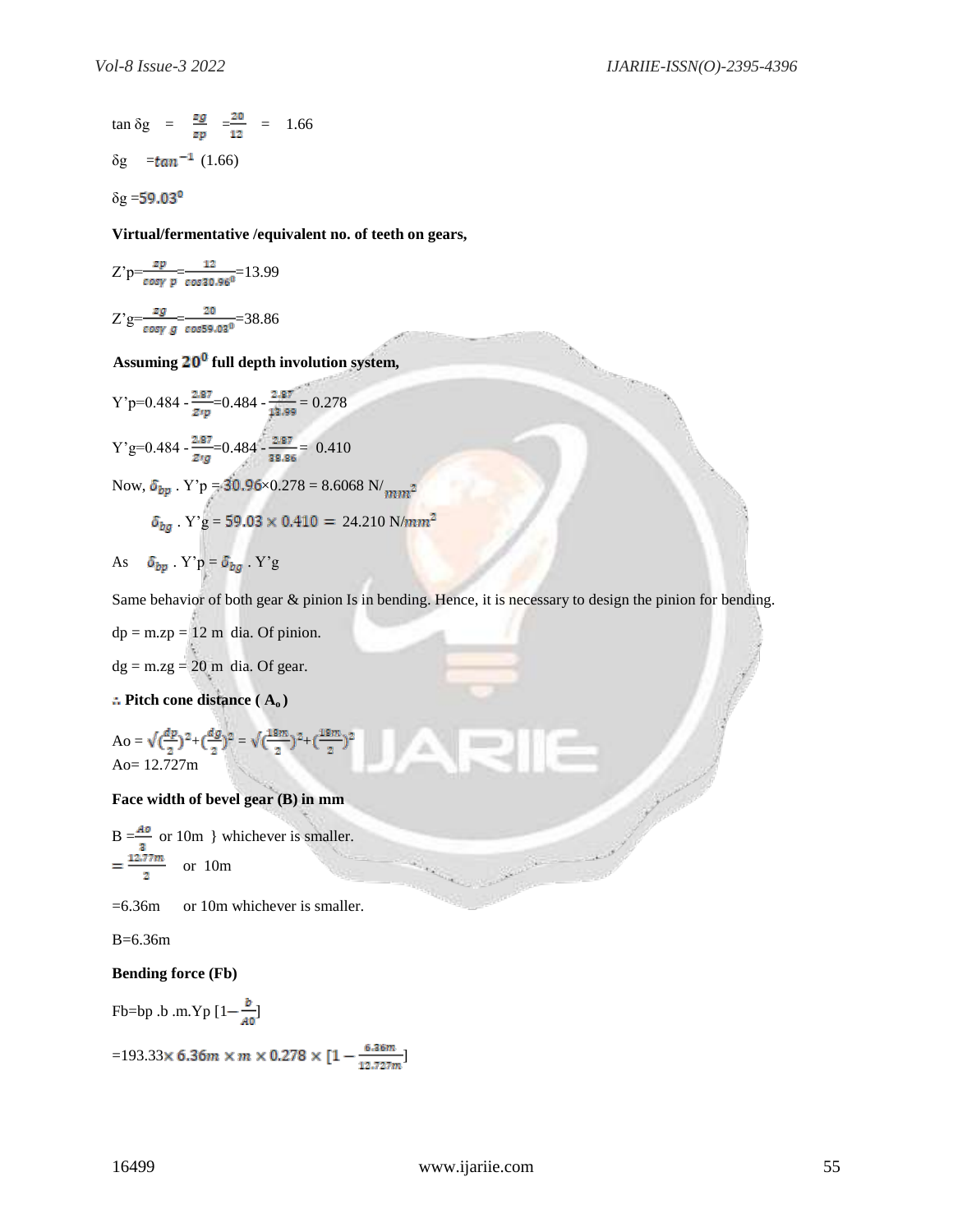$$
\text{=}456.419\,m^2\big[1-\tfrac{6.36m}{12.727m}\big]
$$

Fb =  $228.335$ m<sup>2</sup> N

**Wear strength (Q')**

$$
Q' = \frac{2zg'}{zg'+zp'} = \frac{2x38.86}{38.86+13.99} = 1.47
$$

## **Tooth from factor (K)**

K=0.16 
$$
\left[\frac{BHN}{100}\right]^2
$$
 = 0.16  $\left[\frac{350}{100}\right]^2$  = 1.96N/mm<sup>2</sup>

Bucking  $eq^n$  for the weer strength (Fw)

$$
Fw = \frac{0.75 \times dp \times b \times Q \times K}{\cos \gamma p}
$$

$$
Fw = \frac{0.75 \times 18m \times 6.36m \times 1.47 \times 1.96}{2 \times 1.96m \times 1.47 \times 1.96}
$$

 $COS$  0.278<sup>0</sup>

Fw=247.38  $m^2$ 

## **Effective load**

$$
V = \frac{\pi \times dp \times np}{60 \times 1000} = \frac{\pi \times 18m \times 60}{60 \times 1000} = 0.3596m \text{ m/s}
$$

## **Tangential force (ft)**

 $F_t = \frac{P}{V} = \frac{0.066}{0.3596 m} = \frac{0.1853}{m} N$ 

As per the gear pair is manufactured by generation, the velocity factor is given by,

ANE

$$
Kv = \frac{5.6}{5.6 + \sqrt{v}} = \frac{5.6}{5.6 + \sqrt{0.3596m}}
$$
  
*Ka.Km.Ft*

$$
Feff = \frac{KU}{KV}
$$

Feff=effective load

Ka=application factor

Km=distribution factor

Kv=velocity factor

$$
Feff = \frac{\frac{2 \times 1}{5.6}}{\frac{5.6}{5.6 + \sqrt{0.3596 m}}} \times \frac{0.1853}{m}
$$

Estimate the module- In order to avoid the pitting failure,

Fw=Nf .Feff

$$
247.38 \text{m}^2 \text{=} 1.5 \times \frac{\frac{2 \times 1}{5.6}}{\frac{5.6}{5.6} + \sqrt{0.3596 m}} \times \frac{0.1853}{m}
$$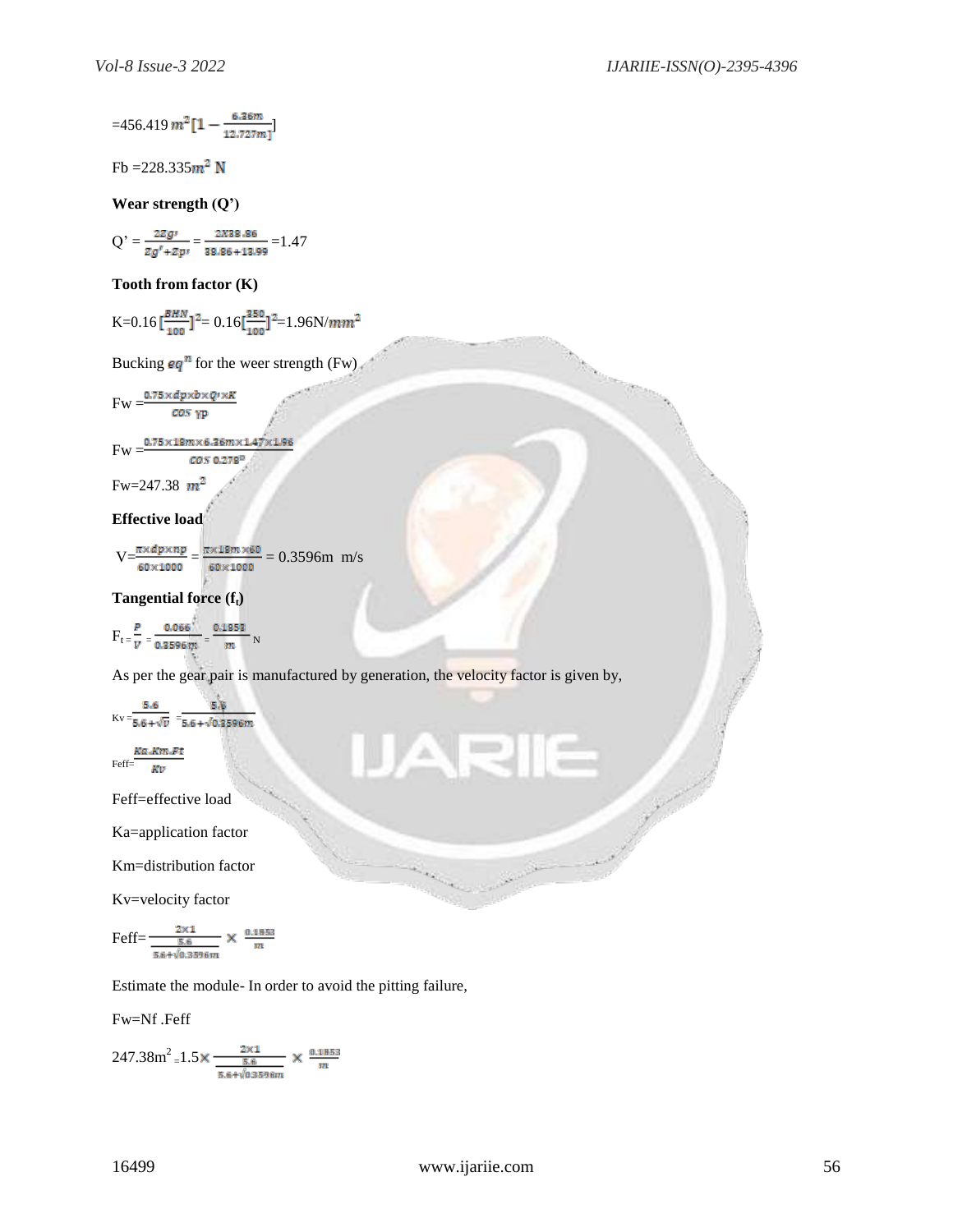Solving by above equation by trial & error, we get,

## **Dimensions of gear pair -**

 $m = 6$  mm

 $Z_P = 12$ 

 $Zg = 20$ 

 $B = 6.36$  m = 38.16mm

 $Dp = m \times zp = 6 \times 12 = 72$ mm

 $Dg = m \times zg = 6 \times 20 = 120$  mm

 $A_0 = 12.272$  m = 76.36mm

 $ha = 1m = 6 mm$ 

hf =  $1.2m = 1.2 \times 6 = 7.2$  mm

# **6. PROCESS SHEETS.**

**6.1.Part Name:- OUTER PIPE Part size :- Ø**20mm x 350 mm **Part WT :-** 1 kg **Part Qty:-** 1 **Part Material: -** M.S.

| Sr. No | <b>Operation</b>                                     | <b>Machine</b>  | <b>Tool</b>         | <b>Time</b>       |
|--------|------------------------------------------------------|-----------------|---------------------|-------------------|
|        | Cutting the material as<br>required size.            | Cutting machine | Cutting machine     | $120 \text{ min}$ |
|        | Turning shaft to make<br>$\boldsymbol{\Omega}$ 20mm. | Lathe machine   | <b>Turning Tool</b> | $20 \text{ min}$  |
|        | Facing side ends.                                    | Lathe machine   | <b>Facing Tool</b>  | $15 \text{ min}$  |

**6.2.Part Name:- INNER PIPE Part size :- Ø**14mm x 400 mm **Part WT :-** 1 kg **Part Qty:-** 1 **Part Material: -** M.S.

| $\mathbf{t} \mathbf{W} \mathbf{T} \quad \text{:=} 1 \text{ kg}$<br>t Qty:- $1$<br>t Material: - M.S. | <b>Part Name: INNER PIPE</b><br><b>t size</b> :- $\varnothing$ 14mm x 400 mm |                 |                     |                  |
|------------------------------------------------------------------------------------------------------|------------------------------------------------------------------------------|-----------------|---------------------|------------------|
| Sr. No                                                                                               | <b>Operation</b>                                                             | <b>Machine</b>  | <b>Tool</b>         | <b>Time</b>      |
|                                                                                                      | Cutting the material as<br>required size.                                    | Cutting machine | Cutting machine     | $20 \text{ min}$ |
| $\mathbf{2}$                                                                                         | Turning shaft to make<br>$Q14$ mm.                                           | Lathe machine   | <b>Turning Tool</b> | $20 \text{ min}$ |
| 3                                                                                                    | Facing side ends.                                                            | Lathe machine   | Facing Tool         | $15 \text{ min}$ |

# **6.3.Part Name: - UPPER BEARING PLATE**

**Part size : -**125 mm X 75mm X 3 mm. **Part Qty : -** 1 **Part Wt : -**1 kg **Part Material: -** M.S.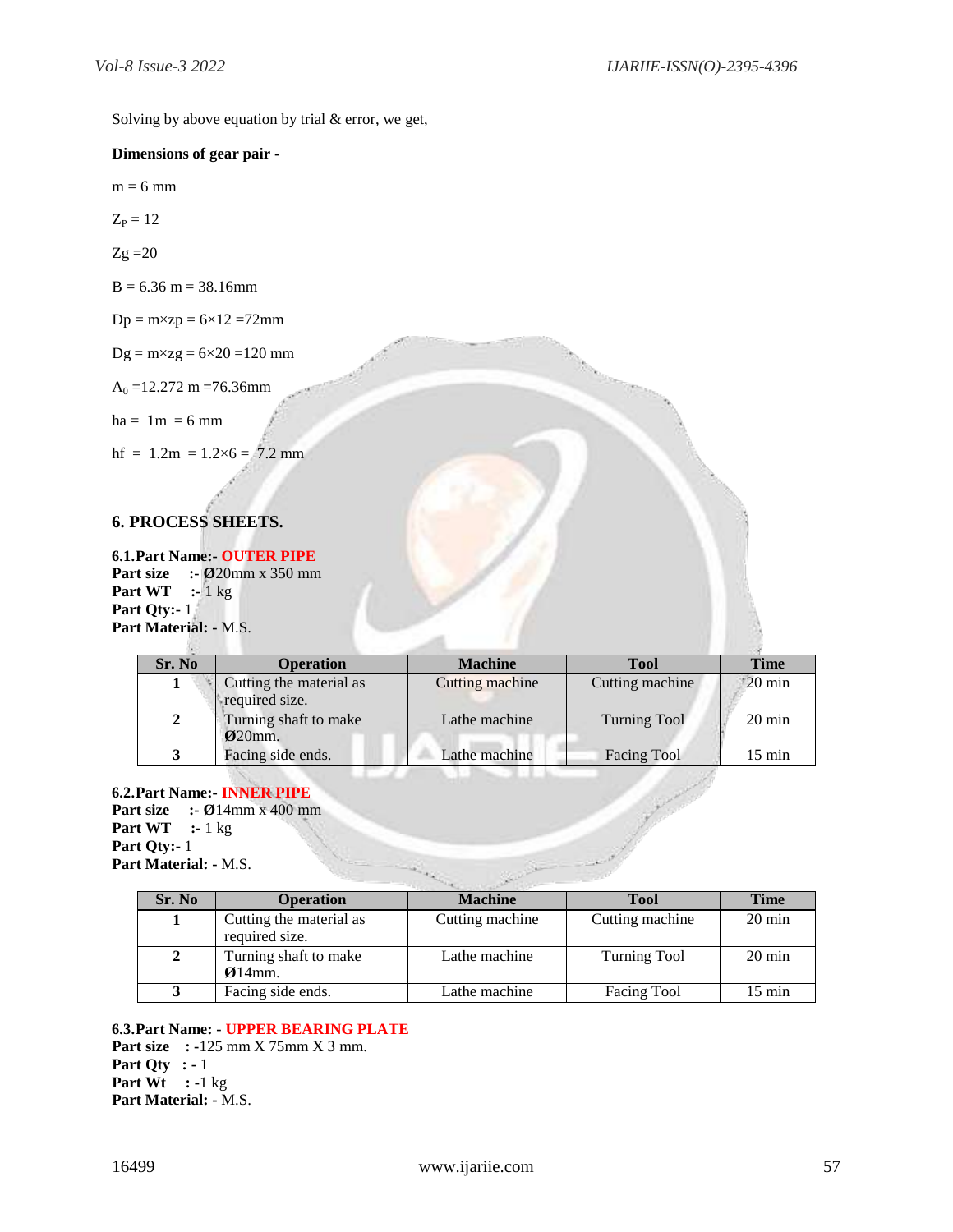| Sr. No | <b>Operation</b>            | <b>Machine</b>   | <b>Tool</b>                             | <b>Time</b>      |
|--------|-----------------------------|------------------|-----------------------------------------|------------------|
|        | Cutting the material as our | Cutting machine  | Cutter wheel                            | $25 \text{ min}$ |
|        | required size               |                  |                                         |                  |
|        | As in center M20 drill      | Drilling machine | <b>Drilling Bit</b><br>20 <sub>mm</sub> | $15$ min         |
|        | Drilling two hole           | Drilling machine | Drilling bit 10mm                       | $15 \text{ min}$ |

## **6.4.Part Name: - MIDDLE BEARING PLATE**

**Part size : -**150 mm X 75mm X 3 mm. **Part Qty : -** 1 **Part Wt : -**1 kg **Part Material: -** M.S.

| Sr. No       | <b>Operation</b>                             | <b>Machine</b>   | <b>Tool</b>                             | <b>Time</b>      |  |
|--------------|----------------------------------------------|------------------|-----------------------------------------|------------------|--|
|              | Cutting the material as our<br>required size | Cutting machine  | Cutter wheel                            | $25 \text{ min}$ |  |
| $\mathbf{2}$ | As in center M20 drill                       | Drilling machine | <b>Drilling Bit</b><br>20 <sub>mm</sub> | 15min            |  |
|              | Drilling two hole                            | Drilling machine | Drilling bit 10mm                       | 15 min           |  |
|              |                                              |                  |                                         |                  |  |

#### **6.5.Part Name: - BASE BEARING PLATE Part size : -**125 mm X 75mm X 3 mm.

- **Part Qty : -** 1
- **Part Wt : -**1 kg

# **Part Material: -** M.S.

| Sr.No | <b>Operation</b>                             | <b>Machine</b>   | Tool                             | <b>Time</b>      |  |
|-------|----------------------------------------------|------------------|----------------------------------|------------------|--|
|       | Cutting the material as our<br>required size | Cutting machine  | Cutter wheel                     | $25 \text{ min}$ |  |
|       | As in center M20 drill                       | Drilling machine | Drilling Bit<br>20 <sub>mm</sub> | 15min            |  |
|       | Drilling two hole                            | Drilling machine | Drilling bit 10mm                | $15 \text{ min}$ |  |

**6.6.Part Name: - SUPPORTING FRAME**

**Part size : -**300mm X 300mm X 500mm. **Part Qty : -** 1 **Part Wt : -** 8 kg **Part Material: -** M.S.

| Sr. No | <b>Operation</b>                                                   | <b>Machine</b>  | Tool              | <b>Time</b>      |
|--------|--------------------------------------------------------------------|-----------------|-------------------|------------------|
|        | Cutting the material as per<br>our required size 300<br>X300X500mm | Saw machine     | Saw machine blade | $65 \text{ min}$ |
|        | Welding the Frame                                                  | Welding machine | Arc Welding torch | $75 \text{ min}$ |
|        |                                                                    |                 |                   |                  |

# **7. COST OF MATERIAL**

# **7.1. TOTAL COST OF MATERIAL**

| <b>Part Name</b> | <b>Material</b> | Wt in kg | Rate / kg | <b>Total</b><br>Rate |
|------------------|-----------------|----------|-----------|----------------------|
| plate            | M.S             | 60       |           | 300                  |
| Pipe             | M.S             | 70       |           | 210                  |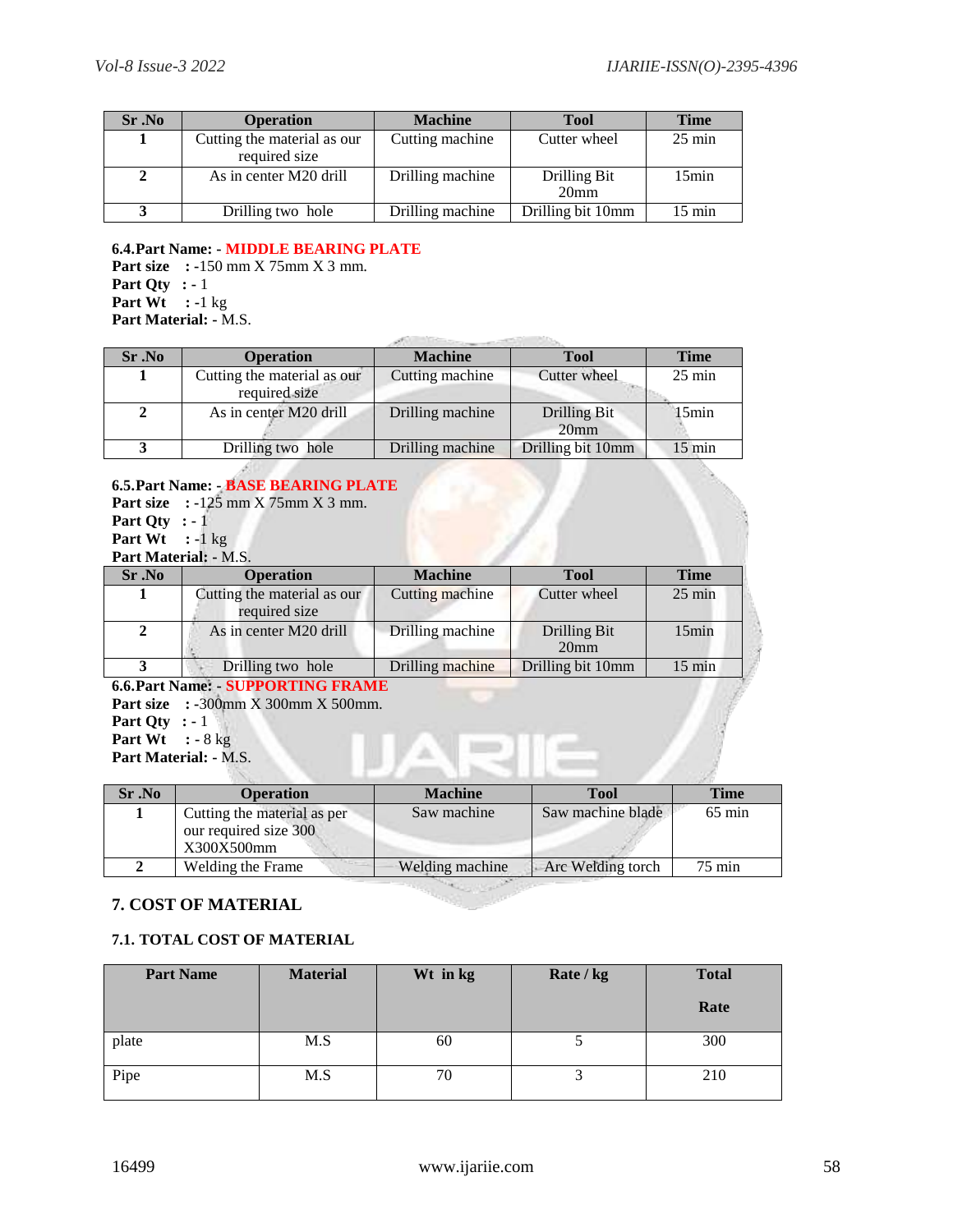| trame<br>.<br><br>.<br>ິ | N/I<br><b>TAT'T</b> |  |  |
|--------------------------|---------------------|--|--|
|                          |                     |  |  |

# **TOTAL COST OF MATERIAL: 910/- RS.**

## **7.2. COST OF MACHINENING**

| <b>Machine Name</b> | <b>Using</b> | Rate /hr | <b>Total</b>     |
|---------------------|--------------|----------|------------------|
|                     | Time (min)   |          | <b>Rate Rs/-</b> |
| cutting             | 180          | 400      | 1200             |
| Lathe $m/c$         | 70           | 500      | 600              |
| Welding             | 75           | 500      | 600              |
| Grinding            | 30           | 300      | 150              |
| <b>Drilling</b>     | 90           | 300      | 450              |

# **TOTAL COST OF MACHINENING: 3000/- RS.**

| Sr.No.         | <b>Name</b>        | Qty.           | rate            | <b>Total rate</b> |
|----------------|--------------------|----------------|-----------------|-------------------|
| $\mathbf{1}$   | <b>Gear Motor</b>  | $\mathbf{1}$   | 500             | 500               |
| $\overline{2}$ | Pulley(small)      | 1              | $\overline{30}$ | ,30               |
| $\overline{3}$ | Pulley(Big)        |                | 65              | 65                |
| $\overline{4}$ | Belt               | $\mathbf{1}$   | 40              | 40                |
| $\overline{5}$ | Bevel gear(small)  | $\overline{2}$ | 800             | 1600              |
| $\overline{6}$ | Bevel gear(Big)    |                | 1200            | 1200              |
| $\overline{7}$ | Padestal bearing   | 3              | 150             | 450               |
| $\overline{8}$ | Nut & bolt         | $\overline{8}$ | $10\,$          | $80\,$            |
| $\overline{9}$ | Foundation gripper | $\overline{4}$ | $\overline{30}$ | 120               |
| $10\,$         | Tank               | $\mathbf{1}$   | 450             | 450               |

# **7.3. COST OF STD PART**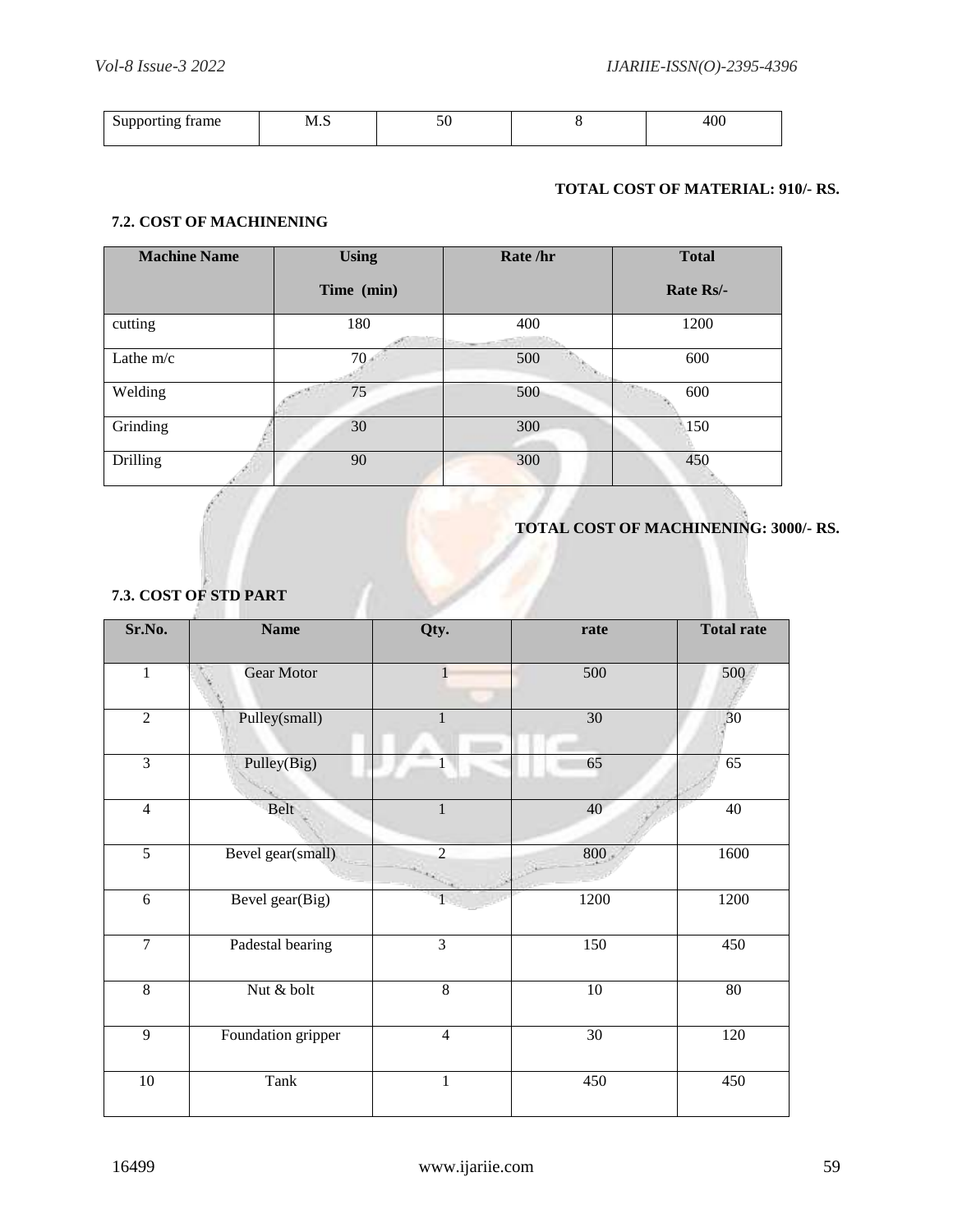## **TOTAL COST OF STD PART: 4535/- Rs.**

## **7.4. COST OF TRANSPORTATION & OVERHEAD = 1000 / - Rs.**

## **COST OF PROJECT =**

Cost of material **+** Cost of machinating **+** Cast of STD part + Cost of transportation & overhead

 $=910+3000+4535+1000$ 

=9,145/-

# **8. ADVANTAGES, LIMITATIONS & APPLICATIONS.**

#### **8.1. Advantages:**

- 1. Stirrer has bi-directional i.e. it rotates in both directions; this gives uniform mixing.
- 2. Quality of mixing is very high.
- 3. Low cost of mixing.
- 4. Fast production rate.
- 5. Compact size so minimal space requirements.

#### **8.2. Limitations:**

- **1)** The machine develop by us is having capacity only 20 liters, which can be made only to prove models reliability or change in functionality for model synthesis. It is not an actual production model, but fulfills all basic requirements given by the company.
- **2)** The machine develop by us is having small capacity of motor, so that it cannot be use large quantity of chemicals or liquid.
- **3)** The machine develop by us is having low speed of motor which give less speed of chemical or liquid mixing.

Charles Constant

**4)** The machine gearbox made by us may have misalignment while working.

#### **8.2. Applications:**

1. Mixing of multiple color paint in paint industry.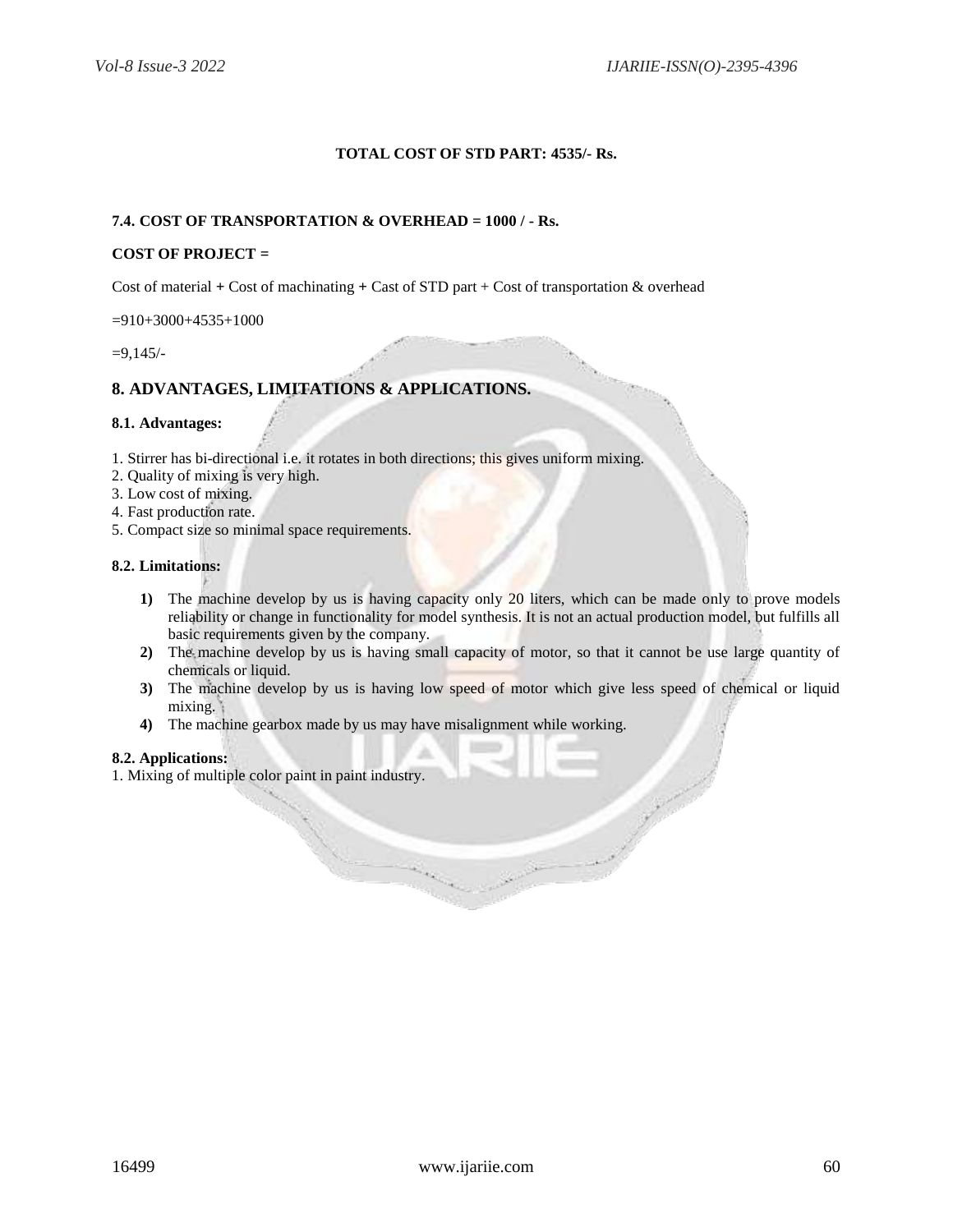![](_page_18_Picture_2.jpeg)

2. Dairy applications with suitable change in stirrer material.

![](_page_18_Picture_4.jpeg)

#### **9. CONCLUSIONS**

While concluding this report, we feel quite fulfill in having completed the project assignment well on time, we had enormous practical experience on fulfillment of the manufacturing schedules of the working project model. We are therefore, happy to state that the in calculation of mechanical aptitude proved to be a very useful purpose. Although the design criterions imposed challenging problems which, however were overcome by us due to availability of good reference books. The selection of choice raw materials helped us in machining of the various components to very close tolerance and thereby minimizing the level of balancing problem. Needless to emphasis here that we had lift no stone unturned in our potential efforts during machining, fabrication and assembly work of the project model to our entire satisfaction.

#### **Energy consumption comparison:**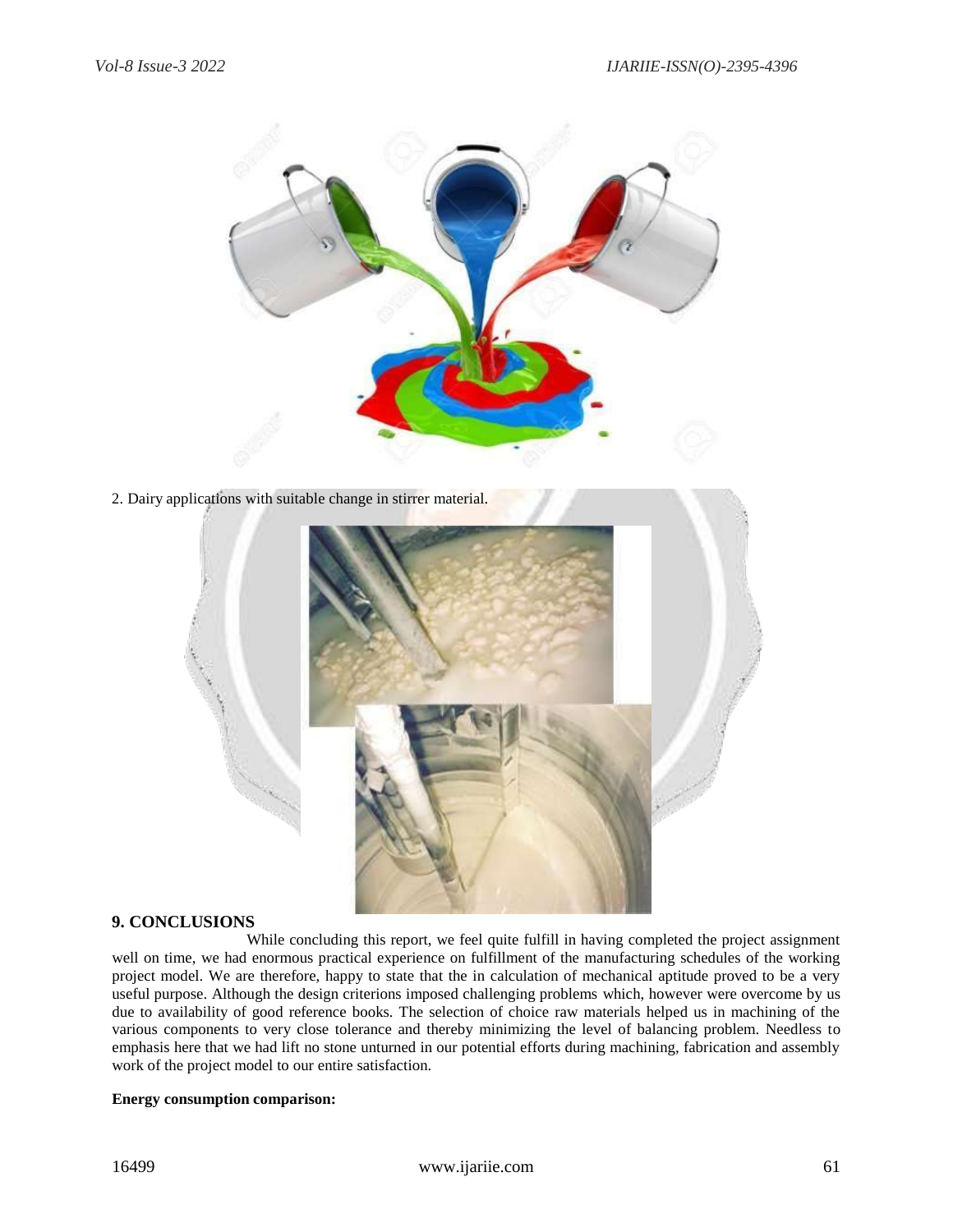Electrical power consumption comparison of mixer is given below,

#### **1) Existing old mixer systems (General): 1 Hp motor.**

[watt X no.working days in year X working hrs in days X unit Rs/-] = 1000

 $[746 X 300 X 12 X 10]$  $\equiv$ 

1000

**= 26,856 Rs / year.**

**2) Replacement / Investment:**

Replace old mixer systems with new mixer (General):

**a) Energy used per year for 50 watt motor**

1000

[50 X 300 X 12 X 10]

1000

**= 1800 Rs / year.**

**Annual saving by / year**

=

**= 26,856 - 1800**

**= 25,056 Rs / year.**

As we conclude from results that the system of mixer develop by us is save time as well as power consumption. The model develops by us fulfill the required objectives that it reduces human efforts & time in mixing operations. Similarly, it maintains the accuracy in chemical mixing process. It performed the most rigid operation with high-speed chemical mixing in any types of liquids. After some modifications in this machine develop automation unit for the mixer so that machine can easily be adopted in today's automated plants. Hence, we are satisfied with our project work.

# **10. ACKNOWLEDGEMENT**

It is my immense pleasure to work on this project **Design & Fabrication of Bevel Multi-Mill to Improve Liquid Mixing Performance.** It is only the blessing of my divine master which has prompted and mentally equipped me to undergo the study of this project. We would like to thank **Dr.G.B.Shinde**, Principal, Sir Visvesvarya Institute Of Technology for giving me such an opportunity to develop practical knowledge about subject. We are also thankful to **Mr. Vijay kadlag**, Head of Computer Engineering Department for his valuable encouragement at every phase of my project work and completion. We offer my sincere thanks to my guide **Mr**.**Prof. S. K. Vitnor.**who very affectionately encourages me to work on the subject and gave her valuable guidance time to time. While preparing this project We are very much thankful to her. We are also grateful to entire staff of Computer Engineering Department for their kind co-operation which helped me in successful completion of project.

# **11. REFERENCES**

[1] Dattatraya P. Patil, Amod P. Shrotri, Vishal P. Patil & Nikhil S. Mane, Design and Development of a Special Purpose Bidirectional Mixer to Maximize Agitating Performance, International Journal of Modern Studies in Mechanical Engineering (IJMSME) Volume 1, Issue 1, June 2015, PP 1-7.

[2] Ikponmwosa Iyobosa Omorusi, Design and Construction of an Electrically Operated Paint Mixing Machine, Journal of Engineering Research and Reports 14(3): 20-29, 2020; Article no.JERR.58359,pp.1-11.

[3] Mohtasim. A. Mapkar, Prasad. A. More, Shreyans. D. Mehta, Design and Fabrication of Portable Industrial Mixer,International Journal of Engineering Research & Technology (IJERT) ISSN: 2278-0181 [http://www.ijert.org](http://www.ijert.org/) IJERTV8IS060688 (This work is licensed under a Creative Commons Attribution 4.0 International License.) Published by : [www.ijert.org](http://www.ijert.org/) Vol. 8 Issue 06, June-2019,pp.1194-1200.